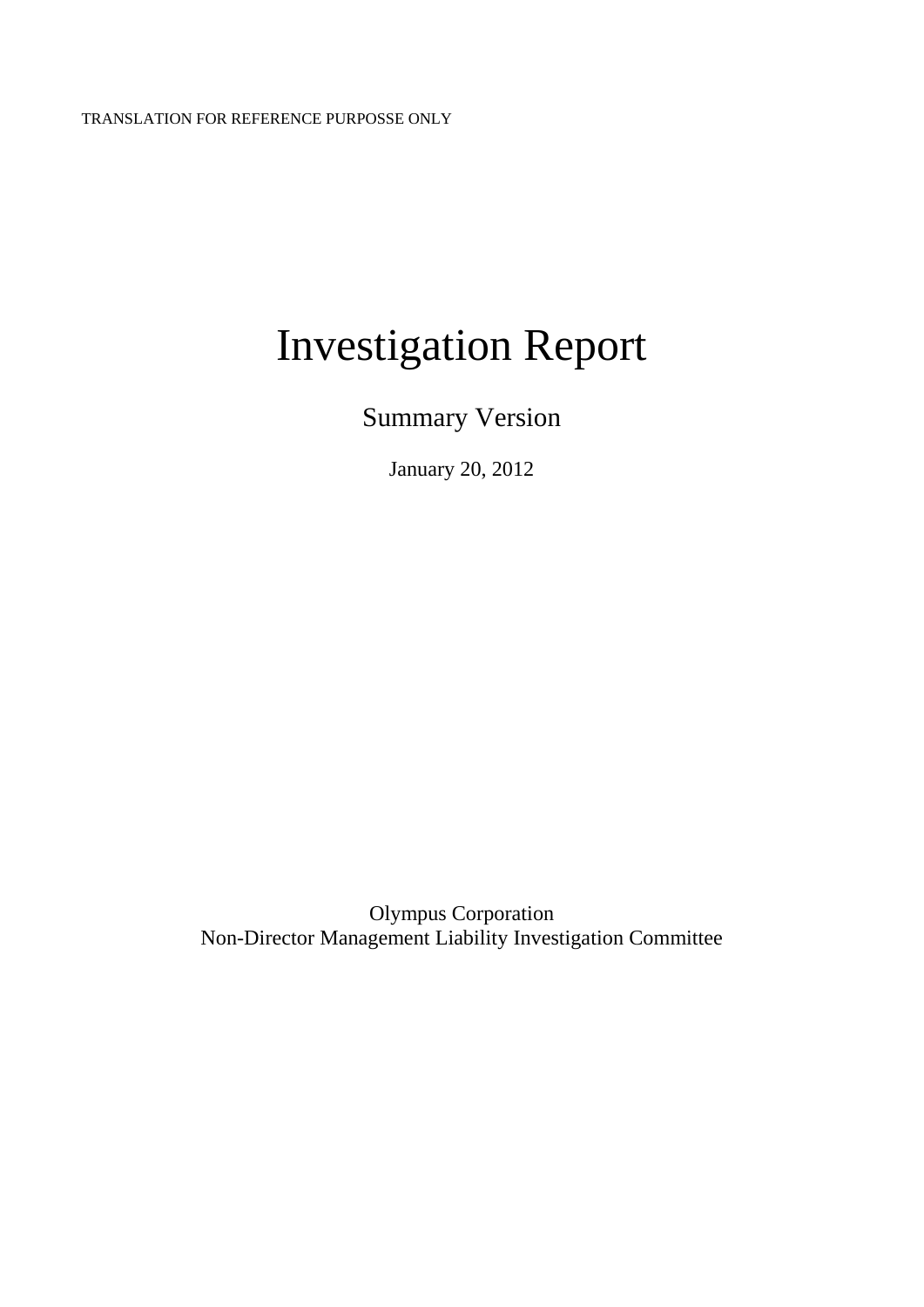January 20, 2012

To: Olympus Corporation Board of Directors

Olympus Corporation Non-Director Management Liability Investigation Committee

| Commission Chairman Akira Watanabe |                 | [seal:] Attorney-at-law, Akira Watanabe  |
|------------------------------------|-----------------|------------------------------------------|
| Commissioner                       | Atsushi Toki    | [seal:] Atsushi Toki                     |
| Commissioner                       | Yoichiro Yamato | [seal:] Attorney-at-law, Yoichiro Yamato |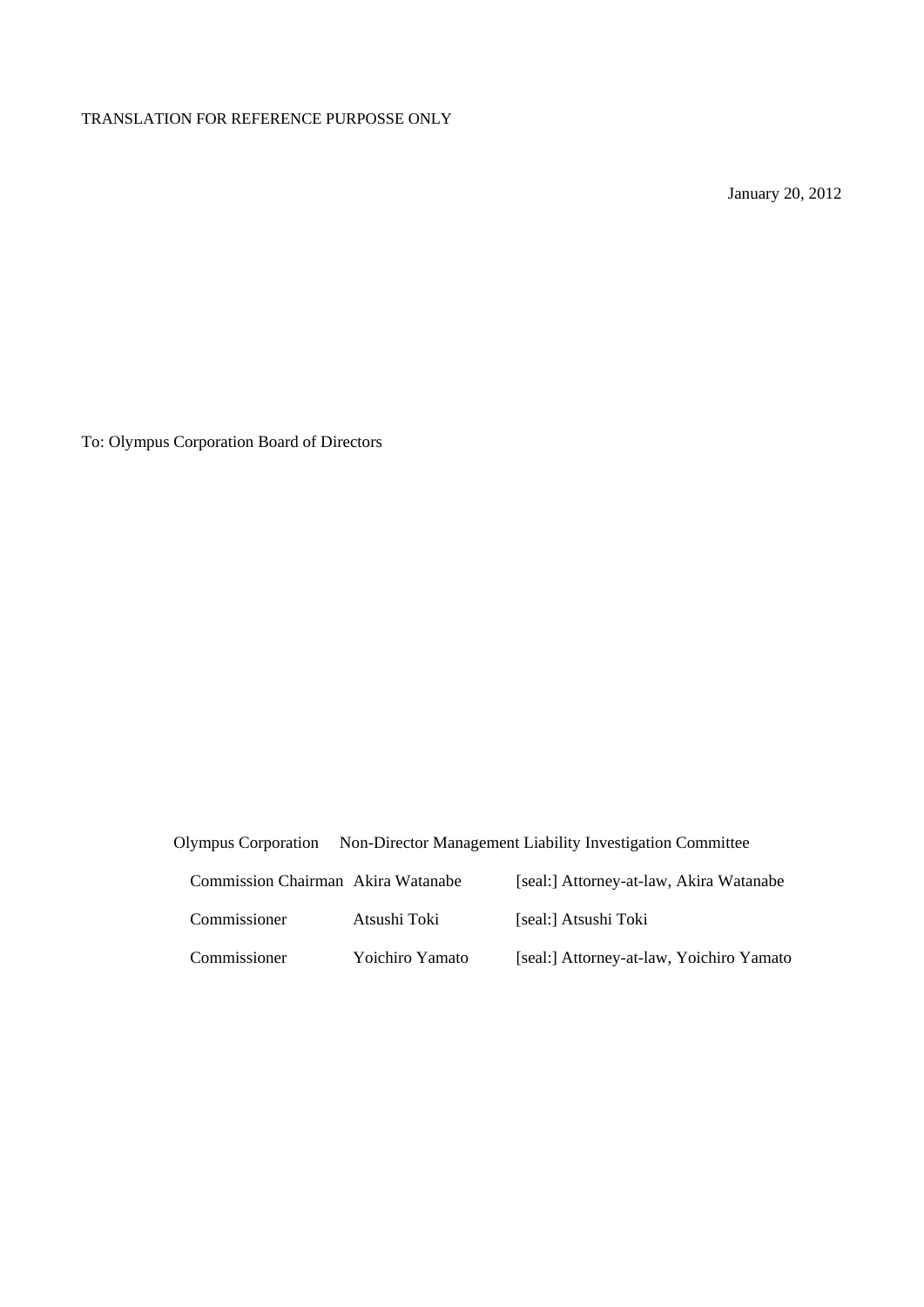# Table of Contents

| (3) Shareholders' Claim to File Suit Against Corporate Auditors and Auditing Firms and Those Who Occupied Those Positions 2                                                                                                                                  |  |
|--------------------------------------------------------------------------------------------------------------------------------------------------------------------------------------------------------------------------------------------------------------|--|
|                                                                                                                                                                                                                                                              |  |
|                                                                                                                                                                                                                                                              |  |
|                                                                                                                                                                                                                                                              |  |
|                                                                                                                                                                                                                                                              |  |
|                                                                                                                                                                                                                                                              |  |
|                                                                                                                                                                                                                                                              |  |
|                                                                                                                                                                                                                                                              |  |
|                                                                                                                                                                                                                                                              |  |
|                                                                                                                                                                                                                                                              |  |
|                                                                                                                                                                                                                                                              |  |
|                                                                                                                                                                                                                                                              |  |
|                                                                                                                                                                                                                                                              |  |
| (1) Whether or not there were violations of the duty of due care of a prudent manager on the part of Non-Director Management                                                                                                                                 |  |
| (2) Whether or not there were violations of the duty of due care of a prudent manager on the part of Non-Director Management for                                                                                                                             |  |
| (3) Whether or not there were violations of the duty of due care of a prudent manager on the part of Non-Director Management<br>regarding the handling of matters after media coverage, etc. about suspicions regarding the Three Domestic Companies and the |  |
| (4) Whether or not there is liability on the part of Non-Director Management regarding the dividend distributions of surplus money,                                                                                                                          |  |
| (5) Whether or not there were violations of the duty of due care of a prudent manager, etc. on the part of Non-Director Management                                                                                                                           |  |
|                                                                                                                                                                                                                                                              |  |
|                                                                                                                                                                                                                                                              |  |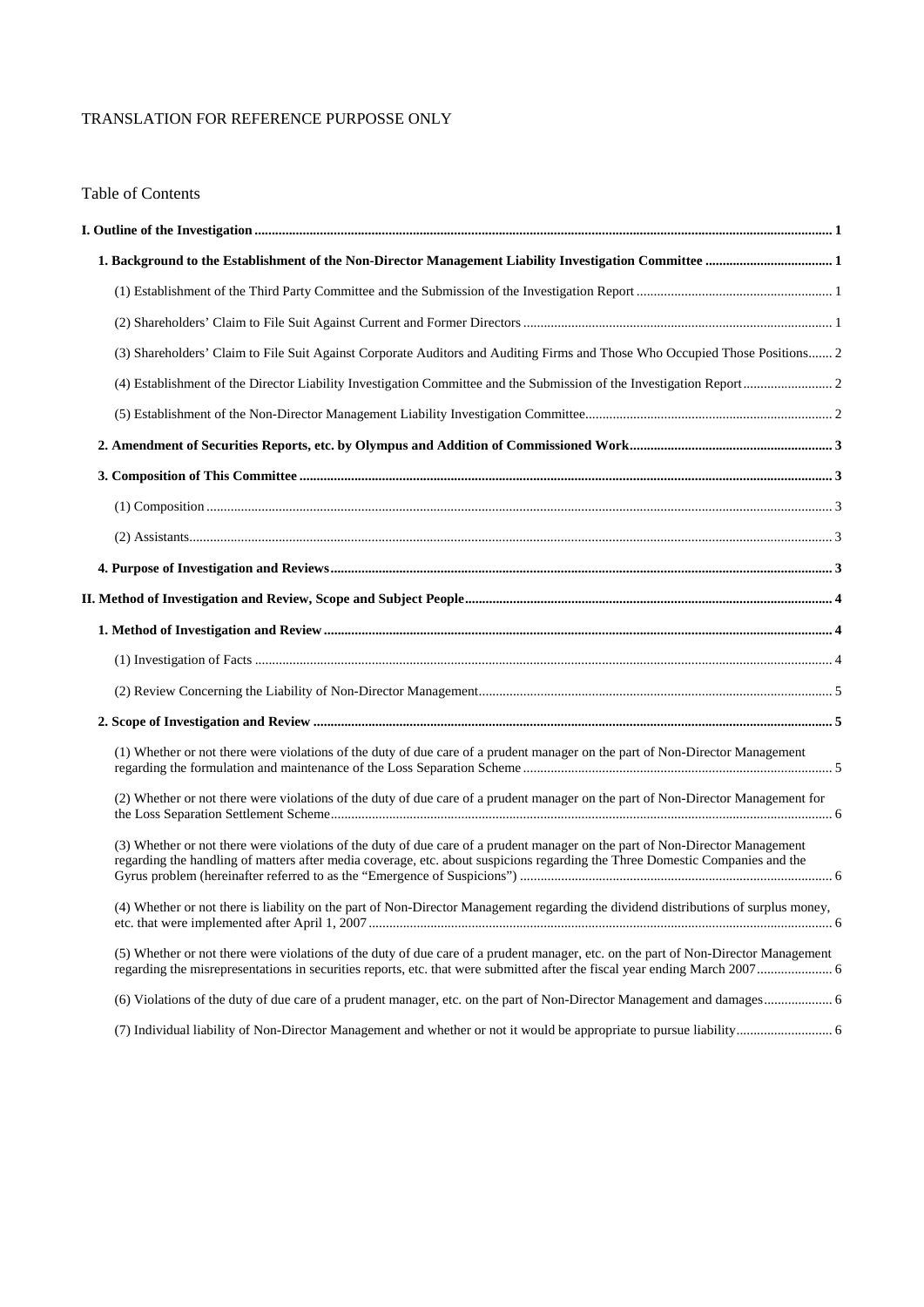| IV. Whether or not there were violations of the duty of due care of a prudent manager on the part of the corporate auditors      |  |
|----------------------------------------------------------------------------------------------------------------------------------|--|
| 1. The duty of due care of a prudent manager on the part of the corporate auditors regarding the discovery of the Loss           |  |
|                                                                                                                                  |  |
|                                                                                                                                  |  |
|                                                                                                                                  |  |
| 2. Whether or not there were violations of the duty of due care of a prudent manager regarding audits of the internal control    |  |
| V. Whether or not there were violations of the duty of due care of a prudent manager on the part of the corporate auditors       |  |
|                                                                                                                                  |  |
|                                                                                                                                  |  |
|                                                                                                                                  |  |
|                                                                                                                                  |  |
|                                                                                                                                  |  |
|                                                                                                                                  |  |
|                                                                                                                                  |  |
|                                                                                                                                  |  |
| (2) Regarding the resolution approving the acquisition of shares at the Board of Directors' Meeting held on February 22, 2008 13 |  |
| VI. Whether or not there were violations of the duty of due care of a prudent manager on the part of the corporate auditors      |  |
|                                                                                                                                  |  |
|                                                                                                                                  |  |
|                                                                                                                                  |  |
| (3) The Board of Directors' meeting resolution approving the issuance of the Preferred Shares and the purchase of the Warrant    |  |
|                                                                                                                                  |  |
|                                                                                                                                  |  |
|                                                                                                                                  |  |
|                                                                                                                                  |  |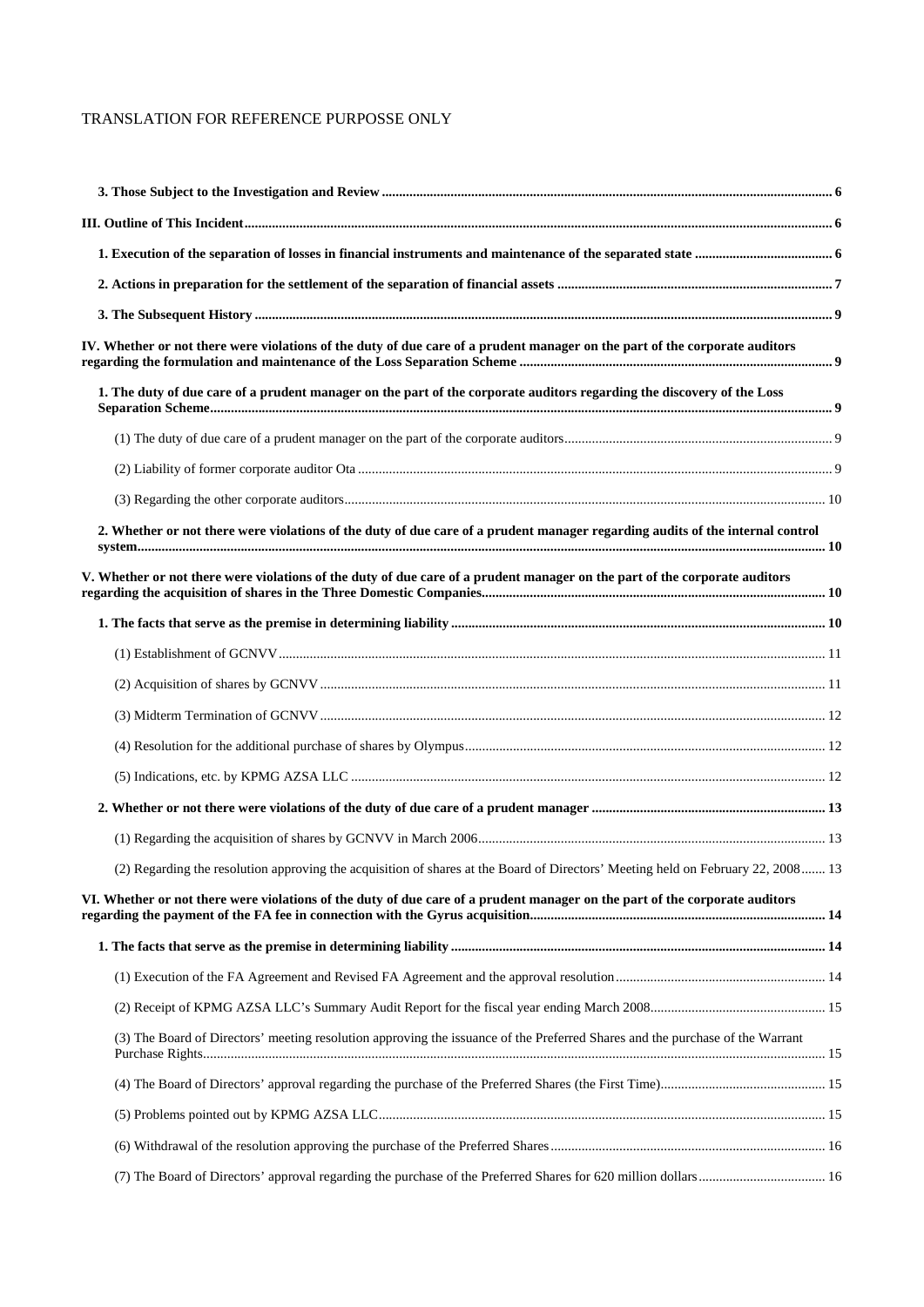| (1) Regarding whether or not there were violations of the duty of due care of a prudent manager on the part of the corporate auditors<br>in the Board of Directors' meeting resolution of November 19, 2007 regarding the execution of the agreement with the FA 17        |  |
|----------------------------------------------------------------------------------------------------------------------------------------------------------------------------------------------------------------------------------------------------------------------------|--|
| (2) Regarding whether or not there were violations of the duty of due care of a prudent manager on the part of the corporate auditors<br>regarding the facts that became known through the Summary Audit Report for the fiscal year ending March 2008  17                  |  |
| (3) Regarding whether or not there were violations of the duty of due care of a prudent manager on the part of the corporate auditors<br>in the Board of Directors' meeting resolution of September 26, 2008 regarding the purchase of the Warrant Purchase Rights and the |  |
| (4) Regarding whether or not there were violations of the duty of due care of a prudent manager on the part of the corporate auditors                                                                                                                                      |  |
| VII. Whether or not there were violations of the duty of due care of a prudent manager on the part of the corporate auditors                                                                                                                                               |  |
|                                                                                                                                                                                                                                                                            |  |
|                                                                                                                                                                                                                                                                            |  |
| VIII. Whether or not there were violations of the duty of due care of a prudent manager, etc. regarding dividend distributions of                                                                                                                                          |  |
| 1. Whether or not there were violations of the duty of due care of a prudent manager on the part of the corporate auditors 19                                                                                                                                              |  |
| 2. Whether or not there were violations of the duty of due care of a prudent manager on the part of the accounting auditors 20                                                                                                                                             |  |
| IX. Whether or not there were violations of the duty of due care on the part of the auditing firms regarding misrepresentations in                                                                                                                                         |  |
|                                                                                                                                                                                                                                                                            |  |
| 2. Whether or not there were violations of the duty of due care of a prudent manager regarding the formulation and                                                                                                                                                         |  |
|                                                                                                                                                                                                                                                                            |  |
|                                                                                                                                                                                                                                                                            |  |
|                                                                                                                                                                                                                                                                            |  |
|                                                                                                                                                                                                                                                                            |  |
|                                                                                                                                                                                                                                                                            |  |
|                                                                                                                                                                                                                                                                            |  |
| 26. W. Violations of the duty of due care of a prudent manager, etc. on the part of the corporate auditors and damages  26                                                                                                                                                 |  |
|                                                                                                                                                                                                                                                                            |  |
|                                                                                                                                                                                                                                                                            |  |
|                                                                                                                                                                                                                                                                            |  |
|                                                                                                                                                                                                                                                                            |  |
| 2. Damages due to actions by Imai, Komatsu, Shimada, and Nakamura (Loss Separation Settlement Scheme)  27                                                                                                                                                                  |  |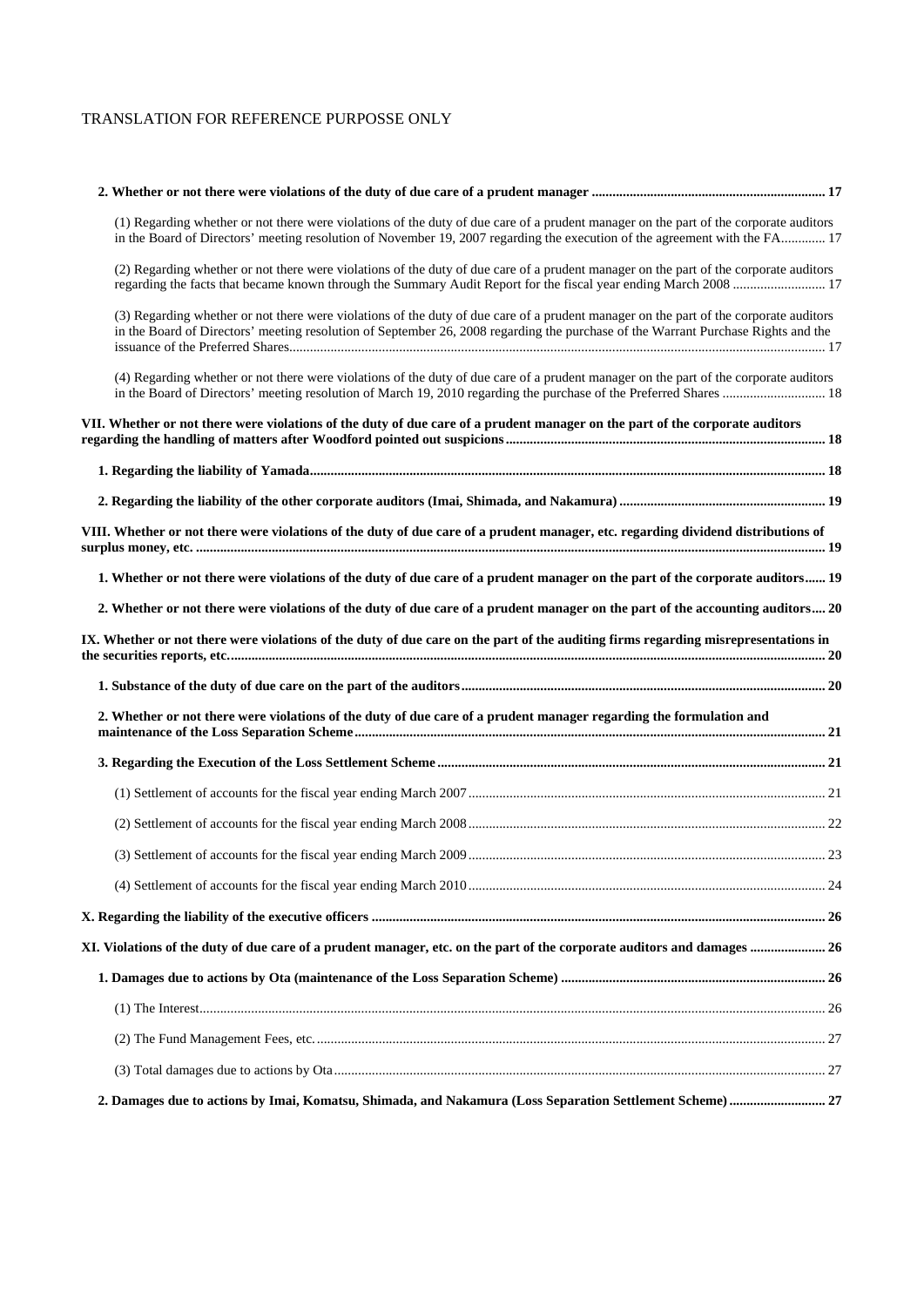| (1) Damages from payments made in the name of the money to purchase additional shares in the Three Domestic Companies 27 |
|--------------------------------------------------------------------------------------------------------------------------|
|                                                                                                                          |
|                                                                                                                          |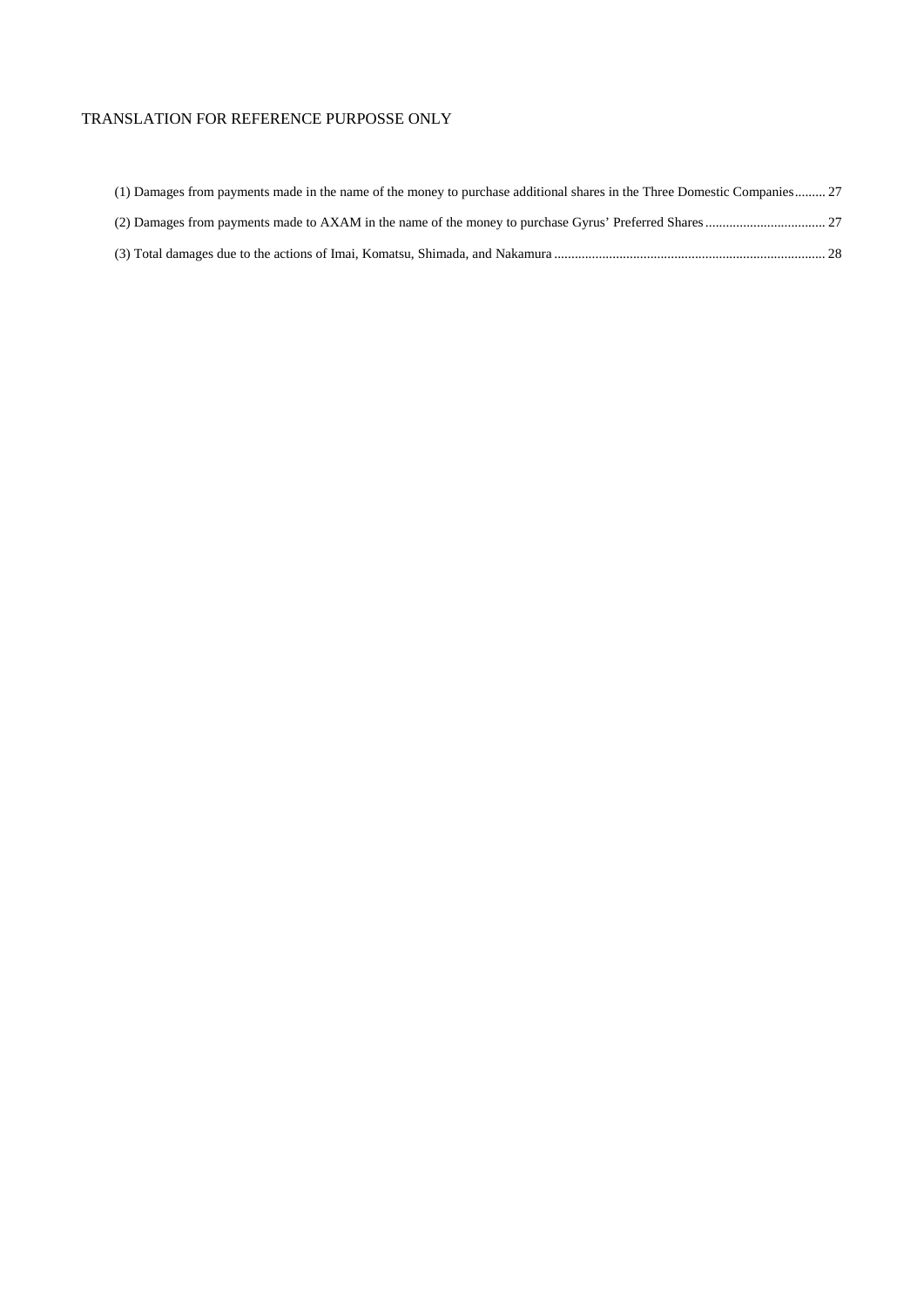#### **I. Outline of the Investigation**

# **1. Background to the Establishment of the Non-Director Management Liability Investigation Committee**

(1) Establishment of the Third Party Committee and the Submission of the Investigation Report

At the Board of Directors' meeting on October 14, 2011, Olympus Corporation (hereinafter referred to as "Olympus") removed from the positions of representative director and president and executive officer, Michael Christopher Woodford (hereinafter referred to as "Woodford." Note that honorifics and job titles are omitted with respect to people's names in this Report), who had been pointing out obscurities in the transactions conducted by Olympus in the past in its acquisition projects. Subsequently, however, the voices of shareholders and others were raised questioning the validity and demanding clarification of  $\mathbb O$  the payment of fees to the financial advisor (hereinafter referred to as "FA") in the acquisition of Gyrus Group PLC (hereinafter referred to as "Gyrus"), and  $\oslash$  the acquisitions and subsequent recognition of impairment losses of Altis Co., Ltd. (hereinafter referred to as "Altis"), NEWS CHEF Inc. (hereinafter referred to as "NEWS CHEF") and Humalabo Co., Ltd. (hereinafter referred to as "Humalabo," and together with Altis and NEWS CHEF referred to as the "Three Domestic Companies").

Accordingly, in order to fulfill its accountability to shareholders and other stakeholders regarding the above-noted facts, and to seek recommendations, etc. for the improvement of the corporate governance regime etc., on November 1, 2011, Olympus established an investigation committee, composed of 5 attorneys-at-law and 1 certified public accountant who have no vested interest in Olympus (Chairman: Tatsuo Kainaka, attorney-at-law. Hereinafter referred to as the "Third Party Committee.")

Subsequently, since it was discovered that the posting of losses in connection with securities investments etc. had been deferred from around the 1990s, Olympus also commissioned the Third Party Committee to investigate the facts regarding said deferred posting of losses.

On December 6, 2011, the Third Party Committee submitted its investigation report (hereinafter referred to as the "Third Party Committee's Investigation Report") on each of the commissioned work noted above.

(2) Shareholders' Claim to File Suit Against Current and Former Directors

On November 9, 2011, Olympus received from its shareholders a claim to file suit to pursue the liability of current and former directors (hereinafter referred to simply as "directors") who are judged to be liable regarding the acquisitions of Gyrus and the Three Domestic Companies.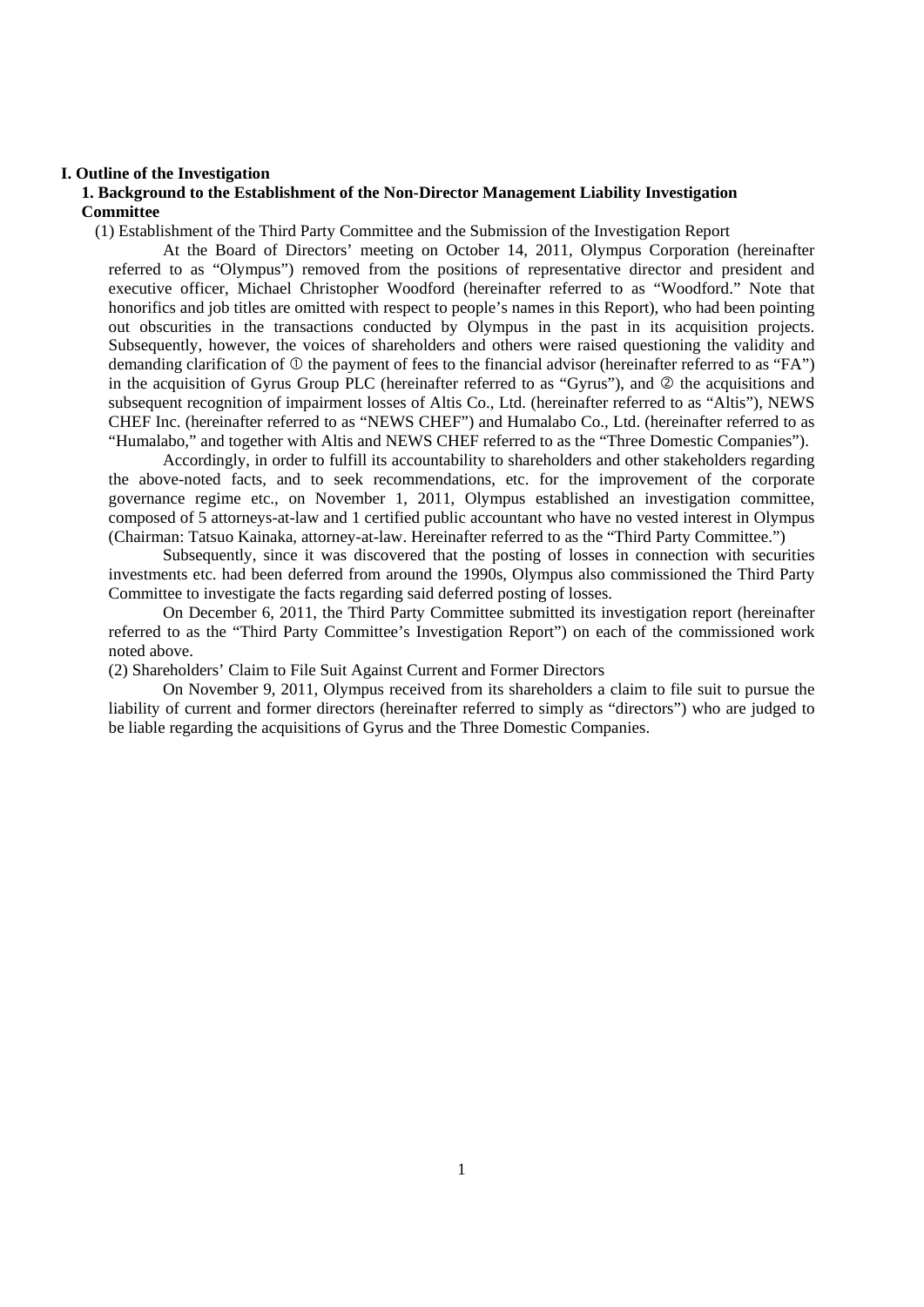(3) Shareholders' Claim to File Suit Against Corporate Auditors and Auditing Firms and Those Who Occupied Those Positions

On November 18, 2011, Olympus received from its shareholders a claim to file suit to pursue the liability of corporate auditors and accounting auditors and those who occupied those positions (hereinafter, corporate auditors and those who occupied those positions are referred to simply as "corporate auditors," accounting auditors and those who occupied that position are referred to simply as "accounting auditors" or "auditors") who are liable for the deferred posting of losses as well as the acquisitions of Gyrus and the Three Domestic Companies, in addition to the covering of those losses, and for the response to suspicions regarding unlawful actions pointed out by Woodford.

(4) Establishment of the Director Liability Investigation Committee and the Submission of the Investigation Report

On December 7, 2011, the Board of Corporate Auditors of Olympus established the Director Liability Investigation Committee composed of 3 attorneys-at-law who have no vested interest in Olympus or Olympus' directors (chairman commissioner: Kazuo Tezuka, attorney-at-law) (hereinafter referred to as "Director Liability Investigation Committee"), in order to clarify whether or not there were actions falling under violations of the duty of due care of a prudent manager, etc. with respect to the performance of duties on the part of the directors regarding the Series of Problems.

On January 7, 2012, the Director Liability Investigation Committee submitted its investigation report (hereinafter referred to as the "Director Liability Investigation Committee's Investigation Report"). (5) Establishment of the Non-Director Management Liability Investigation Committee

On December 7, 2011, the Board of Directors of Olympus established the Non-Director Management Liability Investigation Committee composed of three attorneys-at-law who have no vested interest in Olympus or Olympus' non-director management (commission chairman: Akira Watanabe. Hereinafter referred to as "this Committee"), in order to have an investigation committee whose independence has been assured conduct an investigation on whether or not there were actions falling under violations of the duty of due care of a prudent manager, etc. with respect to the performance of duties on the part of the corporate auditors, auditing firms, and executive officers or former executive officers (hereinafter referred to simply as "executive officers." Also, corporate auditors, auditing firms, and executive officers, as well as those who occupied those positions, are collectively referred to as "Non-Director Management") and to clarify the liability of Non-Director Management regarding the Series of Problems.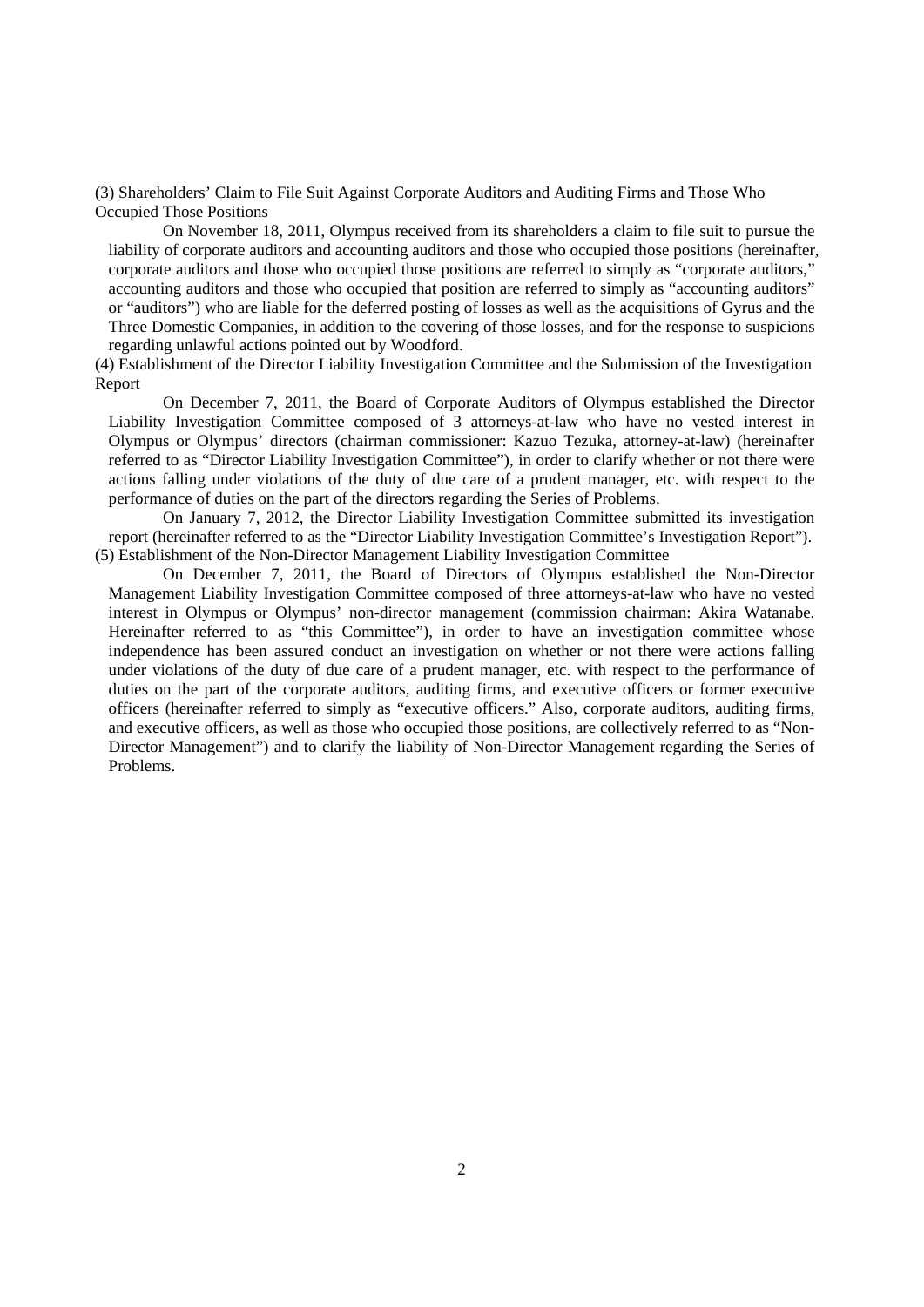# **2. Amendment of Securities Reports, etc. by Olympus and Addition of Commissioned Work**

On December 14, 2011, after this Committee began its investigation, Olympus submitted to the Kanto Regional Finance Bureau an amended report of the securities reports, etc. with respect to the settlement of accounts in past fiscal years from the fiscal year ending March 2007 to the fiscal year ending March 2011.

As a result, the Board of Directors of Olympus requested this Committee to also include an investigation and review on whether or not there were acts falling under violations of the duty of due care of a prudent manager, etc. on the part of Non-Director Management in their performance of duties concerning the problem of the dividend distributions of surplus money etc. that were implemented after April 1, 2007, and the additional work was commissioned.

# **3. Composition of This Committee**

## (1) Composition

The composition of this Committee is as follows. None of the committee members have any vested interest in Olympus or in Olympus' Non-Director Management.

| Chairman Commissioner: | Akira Watanabe  | (attorney-at-law) |
|------------------------|-----------------|-------------------|
| Commissioner:          | Atsushi Toki    | (attorney-at-law) |
| Commissioner:          | Yoichiro Yamato | (attorney-at-law) |

## (2) Assistants

This Committee appointed the following 6 attorneys-at-law from the Seiwa Meitetsu Law Office (Keiko Tashiro, Naoki Iida, Satoshi Nishimura, Sachiko Murase, Tomoko Hirai, and Narumi Yamashita) and 4 certified public accountants as assistants, and had them assist in this investigation. None of these assistants have any vested interest in Olympus or in Olympus' Non-Director Management.

#### **4. Purpose of Investigation and Reviews**

The purpose of the investigation and review commissioned to this Committee by the Board of Directors of Olympus is to provide the judgment of this Committee on whether or not it would be appropriate for Olympus to file suit to pursue liability against Non-Director Management based on the investigation and review from the legal aspects, as well as the results of said investigation and review, on whether or not there were acts falling under violations of the duty of due care of a prudent manager, etc., on the part of Non-Director Management in their performance of duties with respect to the problems in  $\mathbb O$ and  $\Omega$  below.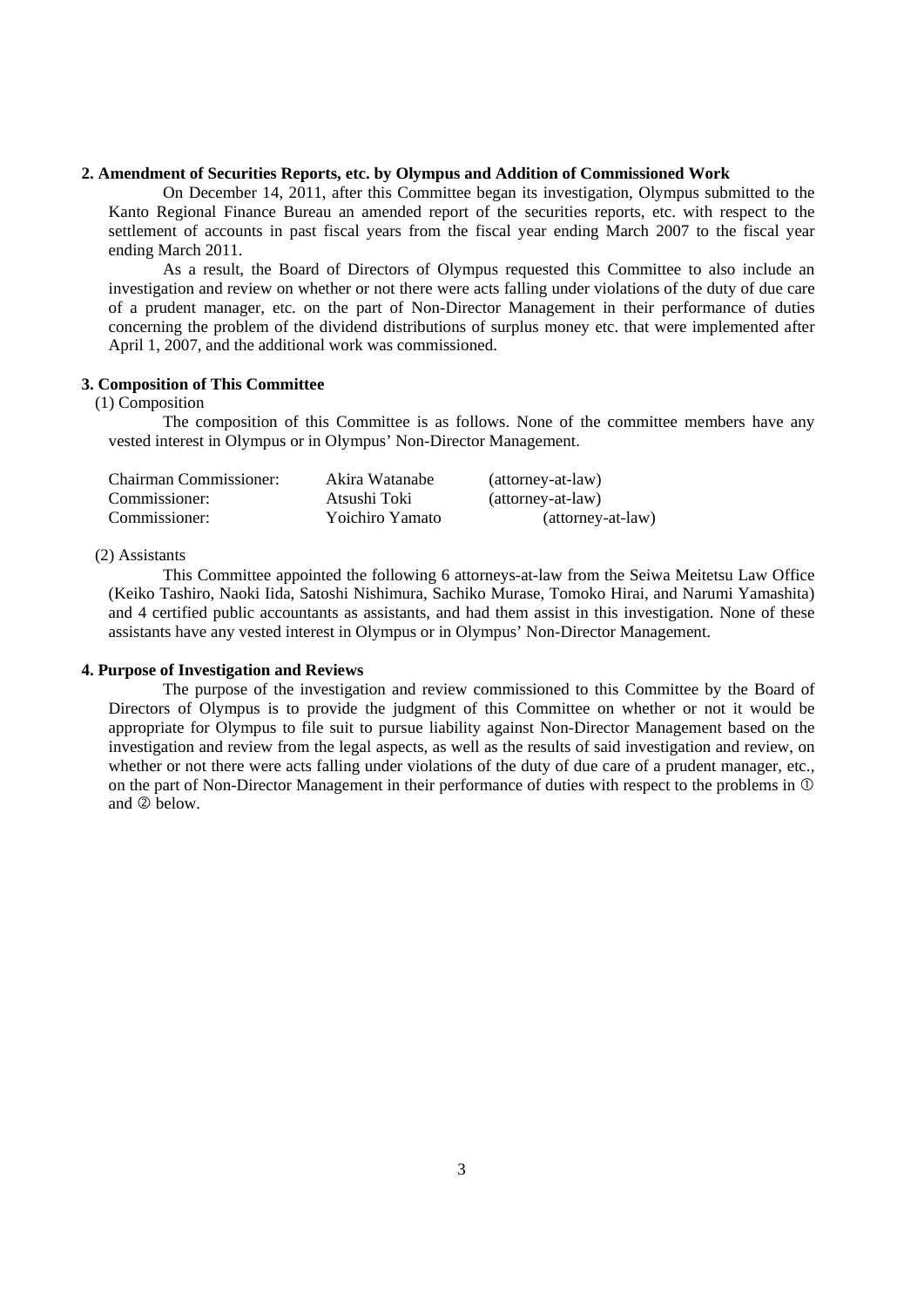#### **Notation**

- The deferred posting of losses related to securities investments etc. from around the 1990s by Olympus centered mainly around the method of using the acquisitions of Gyrus in addition to Altis, NEWS CHEF, and Humalabo that was reported in the Third Party Committee's Investigation Report, and the associated Series of Problems (hereinafter referred to as the "Series of Problems")
- The problem of the dividend distributions of surplus money that Olympus implemented after April 1, 2007 (hereinafter referred to as "the Problem of the Dividend Distributions of Surplus Money")

End

# **II. Method of Investigation and Review, Scope and Subject People**

# **1. Method of Investigation and Review**

(1) Investigation of Facts

In view of the background that led to the establishment of the above-noted Director Liability Investigation Committee and the Non-Director Management Liability Investigation Committee, as well as the time constraints in terms of the time limit for addressing the aforementioned claim to file suit by Olympus' shareholders, this Committee decided to proceed with respect to the Series of Problems in  $\mathbb{O}$ , that as a general rule, the investigation and review would be premised on the facts that were recognized in the Third Party Committee's Investigation Report as well as the facts recognized in the Director Liability Investigation Committee, and the results of the review of the directors' violations of the duty of due care of a prudent manager, and with respect to the Problem of the Dividend Distributions of Surplus Money in , that as a general rule, the investigation and review would be premised on the amounts and figures listed in the amended report of the securities reports, etc. for the fiscal year ending March 2007 (139<sup>th</sup>) Term) to the fiscal year ending March 2011 (143rd Term) that were submitted to the Kanto Regional Finance Bureau on December 14, 2011 (a further amendment was submitted on December 26, 2011), as well as the facts recognized by the Director Liability Investigation Committee and the results of the review of the directors' violations of the duty of due care of a prudent manager, and proceeded with each investigation and review.

Of course, with respect to Olympus' Non-Director Management, in light of this Committee's duty of reviewing and determining whether or not there is liability on the part of Non-Director Management and whether or not it would be appropriate to file suit to pursue liability, this Committee conducted interviews of Non-Director Management (excluding those who were deceased). Specifically, among those in Non-Director Management listed later who were subject to this investigation, for those in which it was considered necessary, we conducted interviews through meetings,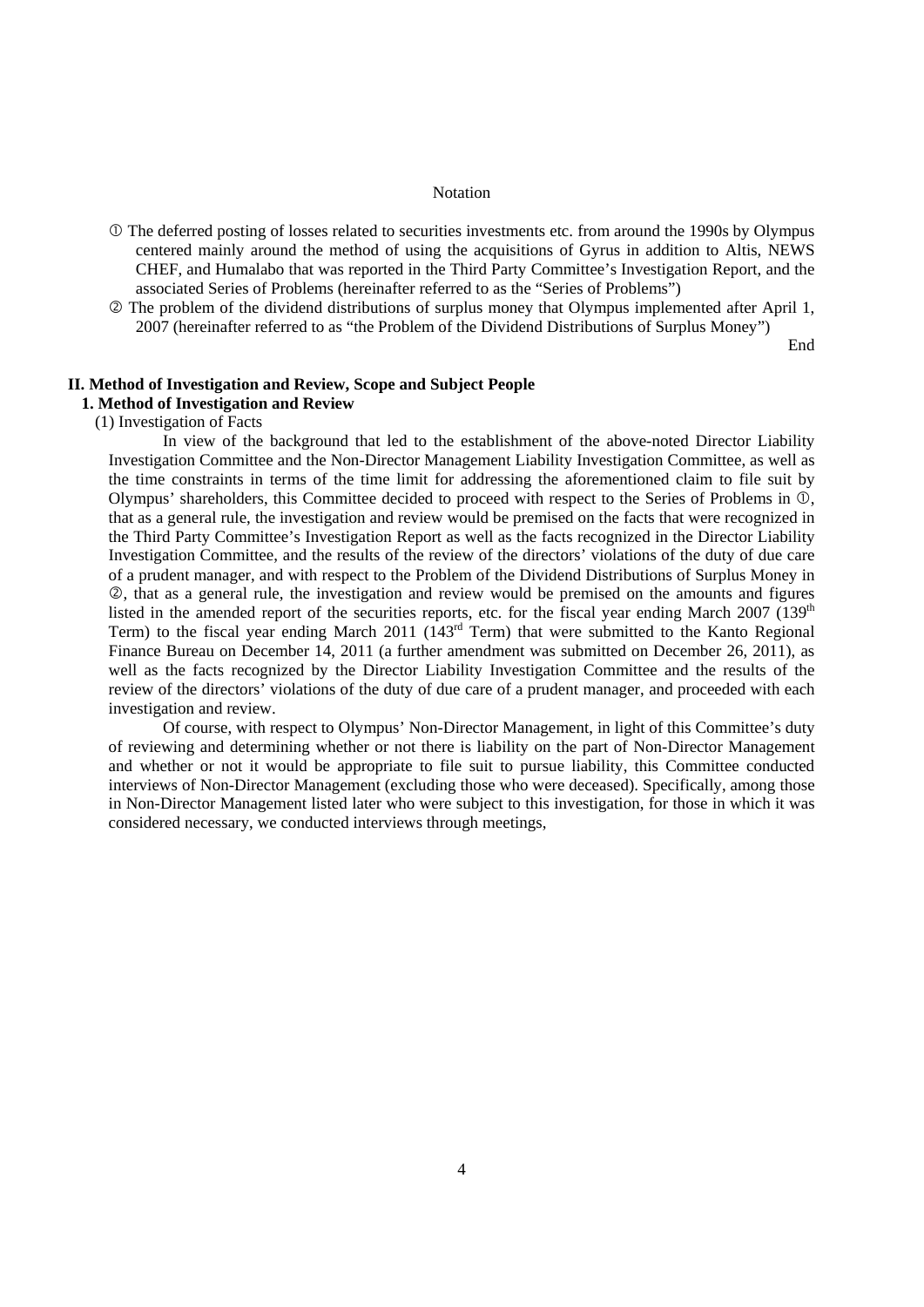while at the same time, others in Non-Director Management were asked for their opinions through written inquiries. However, because this Committee was not able to receive disclosure of internal documents, such as audit plans and audit work papers, with some exceptions, from KPMG AZSA LLC (hereinafter referred to as "KPMG AZSA LLC") and Ernst & Young ShinNihon LLC (hereinafter referred to as "Ernst & Young ShinNihon LLC"), which were subjects of this investigation, we have not been able to sufficiently confirm the content, as well as their knowledge, and their evaluation of the specific investigations of Olympus on the part of both auditing firms. For that reason, in this report, our judgment on whether or not there were violations of the duty of due care of a prudent manager etc. is premised on the events and documents that we were able to confirm as a result of the investigation.

Also, this Committee conducted investigations of the facts that were insufficiently recognized by the Third Party Committee's Report and the Director Liability Investigation Committee in making the judgment on whether or not there is liability on the part of Non-Director Management and whether or not it would be appropriate to file suit to pursue liability, as well as investigations that were considered reasonably necessary for performing the commissioned work. Specifically, we reviewed and analyzed documents that were submitted by Olympus to the Third Party Committee and the Director Liability Investigation Committee and other documents, and a total of 19 interviews were conducted of Olympus' directors, corporate auditors, employees (including executive officers) as well as accounting auditors (including those who have retired or resigned).

(2) Review Concerning the Liability of Non-Director Management

In parallel with the investigation of (1), this Committee performed the work of reviewing and judging whether or not there is liability as Non-Director Management and whether or not it would be appropriate to file suit to pursue liability regarding the Series of Problems and the Problem of the Dividend Distributions of Surplus Money. Specifically, we reviewed and analyzed court cases, etc., in which violations of the duty of due care of a prudent manager on the part of Non-Director Management were questioned, and searched legal principles in suits that pursued the liability of Non-Director Management, and based on the facts that were recognized in (1), made the judgment on whether or not there is liability on the part of Non-Director Management, and regarding the Series of Problems, we reviewed and judged the damages incurred by Olympus with legally sufficient cause for which the Non-Director Management should be held liable.

## **2. Scope of Investigation and Review**

In investigating and reviewing the commissioned work, this Committee mainly investigated and reviewed the following items.

(1) Whether or not there were violations of the duty of due care of a prudent manager on the part of Non-Director Management regarding the formulation and maintenance of the Loss Separation Scheme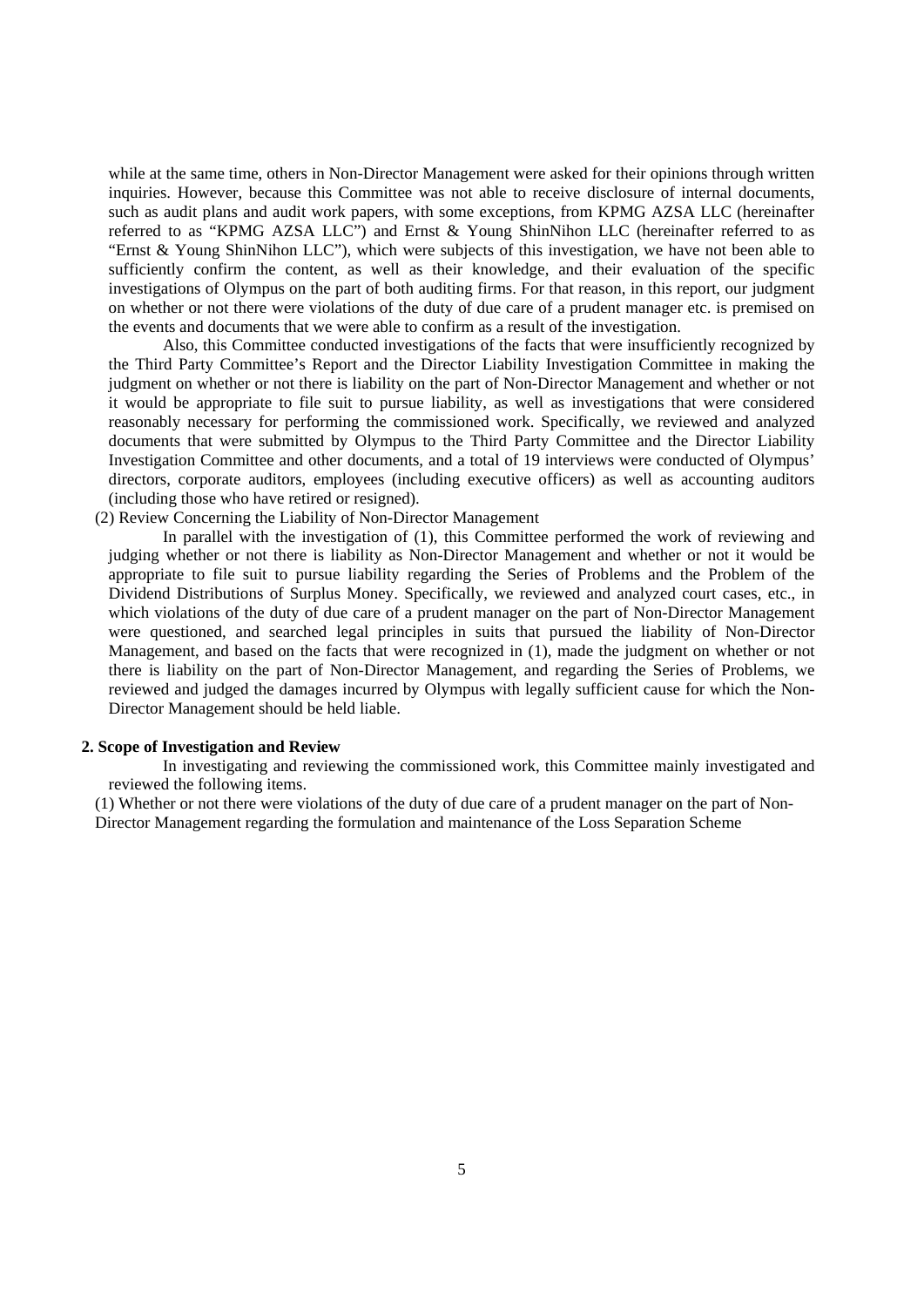(2) Whether or not there were violations of the duty of due care of a prudent manager on the part of Non-Director Management for the Loss Separation Settlement Scheme

- Whether or not there were violations of the duty of due care of a prudent manager regarding the acquisition of shares in the Three Domestic Companies
- Whether or not there were violations of the duty of due care of a prudent manager regarding payment of the FA fee in connection with the Gyrus acquisition

(3) Whether or not there were violations of the duty of due care of a prudent manager on the part of Non-Director Management regarding the handling of matters after media coverage, etc. about suspicions regarding the Three Domestic Companies and the Gyrus problem (hereinafter referred to as "Emergence of Suspicions")

(4) Whether or not there is liability on the part of Non-Director Management regarding the dividend distributions of surplus money, etc. that were implemented after April 1, 2007

(5) Whether or not there were violations of the duty of due care of a prudent manager, etc. on the part of Non-Director Management regarding the misrepresentations in securities reports, etc. that were submitted after the fiscal year ending March 2007

(6) Violations of the duty of due care of a prudent manager, etc. on the part of Non-Director Management and damages

(7) Individual liability of Non-Director Management and whether or not it would be appropriate to pursue liability

## **3. Those Subject to the Investigation and Review**

The scope of those in Non-Director Management who are subject to the investigation by this Committee on whether or not there were violations of the duty of due care of a prudent manager and whether or not they are liable, are the Non-Director Management of Olympus and those who served in the position of Non-Director Management of said company subsequent to the day of the closing of the general shareholders' meeting that was held in June 1997.

## **III. Outline of This Incident**

#### **1. Execution of the separation of losses in financial instruments and maintenance of separated state**

In the beginning of 1990, due to the bursting of the so-called bubble economy, because Olympus incurred unrealized losses in the financial assets it held at the time, it planned to recover those unrealized losses, and while it purchased financial instruments, such as derivatives, which had higher risk and higher returns, they fell short of expectations, and resulted in further increases in unrealized losses.

Under such circumstances, the mark-to-market accounting standards were to be introduced for financial instruments from the fiscal year ending March 2001, in which a market value basis would be adopted to replace the acquisition cost basis up to that time, and Olympus faced a situation in which it would have to post as a valuation loss the massive unrealized losses that had expanded to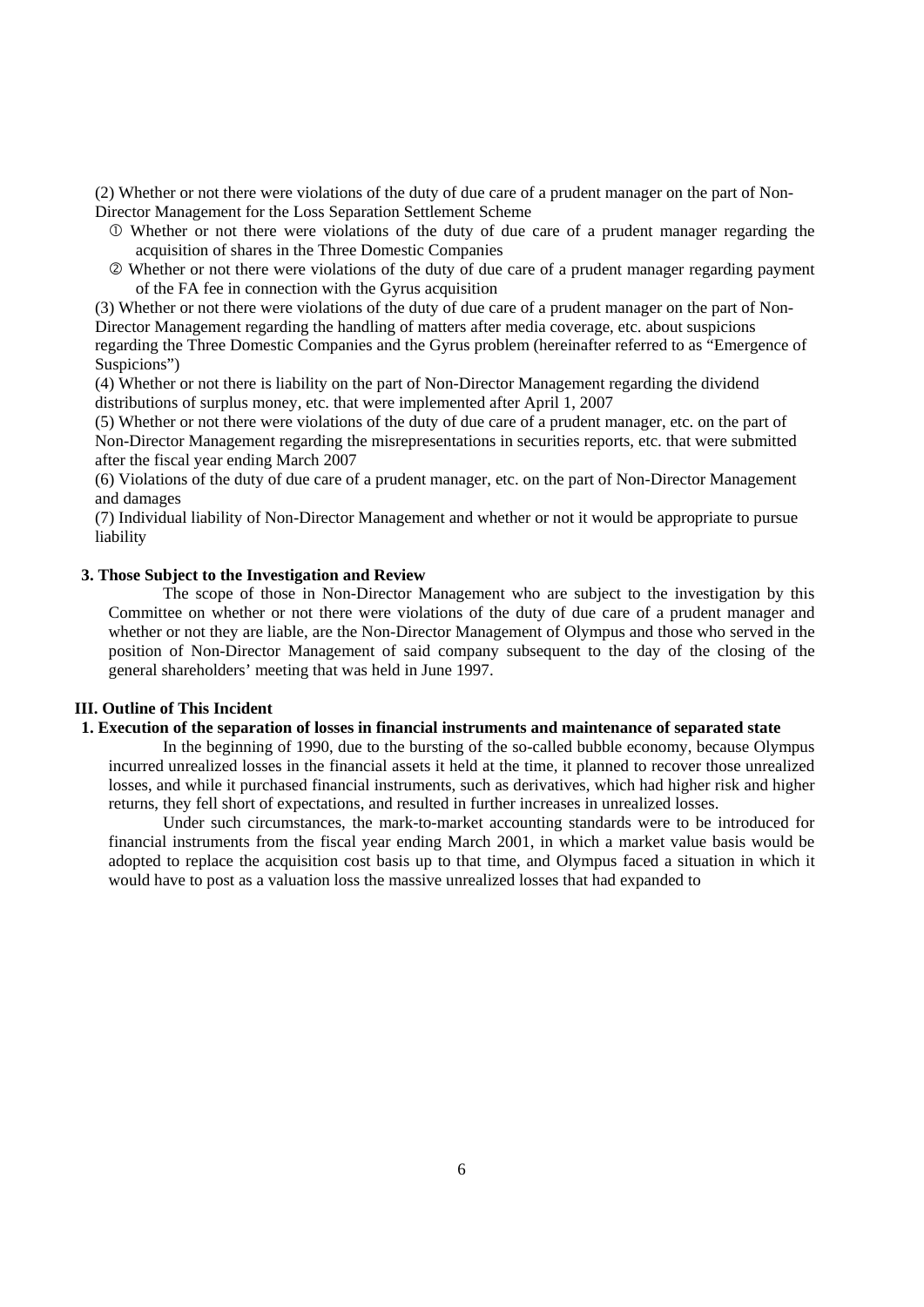roughly 95 billion yen by 1998, if a marked-to-market valuation were to be applied to the financial assets it held.

In order to avoid such a situation, Hideo Yamada (hereinafter referred to as "Yamada") and Hisashi Mori (hereinafter referred to as "Mori"), who were employees in the Finance Division, served as the central figures in which Olympus received advice from outside consultants, and from around March 1998, devised and executed a scheme to provide substantial money of as much as approximately 135 billion yen to funds that were not subject to Olympus' consolidated accounting, to have Olympus sell the financial instruments carrying unrealized losses for amounts that corresponded to book value, and by transferring them off the books, separated the unrealized losses without having them surface (hereinafter referred to as the "Loss Separation Scheme"). As for methods to provide money to Receiver Funds that would acquire the financial instruments carrying unrealized losses, they adopted the methods of  $\Phi$  having banks make loans to the Receiver Funds, etc., using Olympus' deposits, etc., as collateral, and 2 Olympus investing in business investment funds, etc., and having money flow from those funds to the Receiver Funds. Such Loss Separation Scheme was executed by an extremely limited number of employees who belonged to the Finance Division at that time, by the last day of the fiscal year ending March 2001 at the latest, when the mark-to-market accounting standards for financial instruments were introduced, and was also subsequently maintained by those limited employees and the directors who were in charge of the Finance Division (hereinafter referred to as the "Directors Involved"). The facts of said loss separation and the status of unrealized losses were reported periodically only to successive top management etc. as well as to some of the officers, including Minoru Ota (hereinafter referred to as "Ota"), who was a corporate auditor at that time, and were not reported to the other directors or corporate auditors. Also, the Loss Separation Scheme not only had an extremely complex structure, such as being operated by using multiple overseas funds, but also employed devious cover-up operations by the Directors Involved that were coordinated with outside collaborators, and remained a closed scheme, so to speak, that was intentionally hidden by the Directors and Others Involved, so that for a period as long as over 10 years after that, not even the auditing firm knew about it, let alone the directors, corporate auditors (excluding Ota) or employees outside the Finance Division.

## **2. Actions in preparation for the settlement of the separation of financial assets**

The Directors Involved had considered that the losses that had been separated from Olympus in such ways would have to be settled eventually, and as the method for doing so, they thought of attempting to settle said separated losses by means of a method in which at the time of acquiring other companies' shares of stock, etc.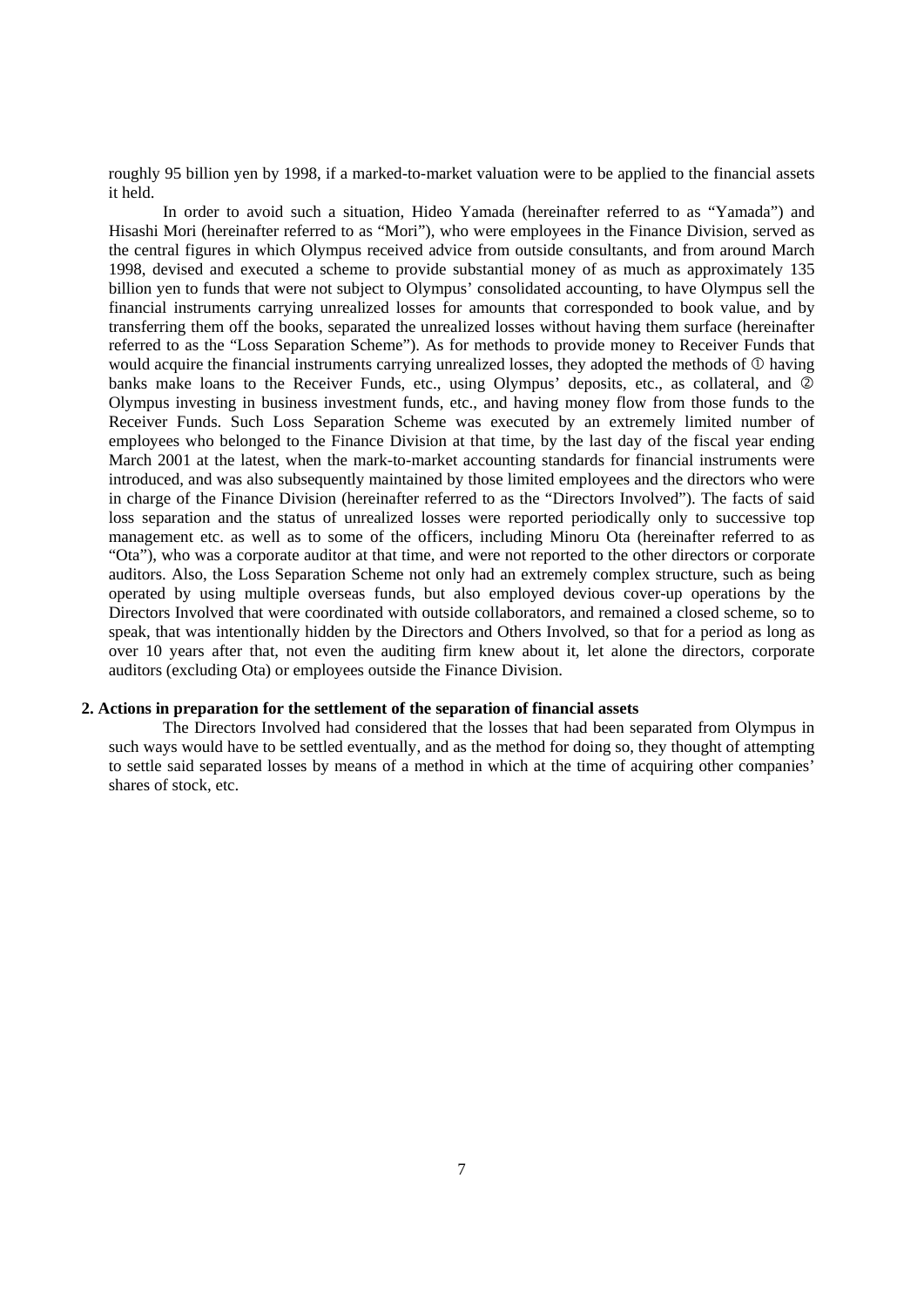in corporate acquisition projects, by adding the portion of losses that was separated in the Loss Separation Scheme to the value of said assets, or by paying large amounts of fees to the FA at the time of such acquisitions, said portion that was added or the fee amounts would subsequently be posted under assets such as "goodwill," etc., and would gradually be amortized and posted as expenses over the amortization period in terms of accounting (hereinafter referred to as the "Loss Separation Settlement Scheme"); in this way, they thought of attempting to settle the losses that were separated. What was carried out as the execution of this scheme was the purchase of shares in the Three Domestic Companies of Altis, NEWS CHEF, and Humalabo, and the purchase of the Warrant Purchase Rights and the Preferred Shares in Gyrus that were paid as the FA fee that accompanied the acquisition of said company (hereinafter referred to collectively as the "Loss Separation Settlement Actions").

A portion of the purchase of shares in the Three Domestic Companies (approximately 72 billion yen) and the purchase of the Warrant Purchase Rights and the Preferred Shares in Gyrus that were paid as the FA fee in connection with the Gyrus acquisition (approximately 62 billion yen), were both conducted following a resolution of the Board of Directors, and could have become an opportunity for the directors and corporate auditors in attendance at the Board of Directors' meeting other than the Directors Involved to discover the facts of the aforementioned loss separation, but in either opportunity, the other directors failed to detect the purpose behind the purchase of shares in the Three Domestic Companies or the payment of the FA fee that accompanied the Gyrus acquisition; they approved the same based on the explanation of the Directors Involved, and the corporate auditors did not make any objections in particular. Notably, from December 2008 to around June 2009, the accounting auditor made an extraordinary indication of matters to the corporate auditors to the effect that the acquisition price for the shares in the Three Domestic Companies and the FA fee that accompanied the Gyrus acquisition were too high, and that judging from economic rationality with respect to these transactions, there was the risk of violations of the duty of due care of a prudent manager; nevertheless, the corporate auditors and others did not consider it to be a serious situation, and subsequently in March 2010, a Board of Directors' meeting resolution was passed authorizing the purchase of the Preferred Shares that were granted as the FA fee that accompanied the Gyrus acquisition for the huge amount of 620 million dollars, and the corporate auditors did not make any objections in particular. As a result, the Directors and Others Involved succeeded in settling the off-book losses by having a total of approximately 135 billion yen be made to flow back to Olympus via the off-book funds.

For that reason, interest and fees were generated in the formulation of the Loss Separation Scheme and its maintenance from the time the losses were separated until they were settled, while at the same time, mainly as a result of fees, etc., having been paid to the collaborators, etc., who were involved in the management of the Funds in the settlement of the loss separation, Olympus incurred a large amount of losses that it will be unable to recover (approximately 28 billion yen), while in conjunction, due to the financial statements not having been prepared properly, it led to the dividend distributions of surplus money and the acquisitions of treasury stock that were in excess of the distributable amount.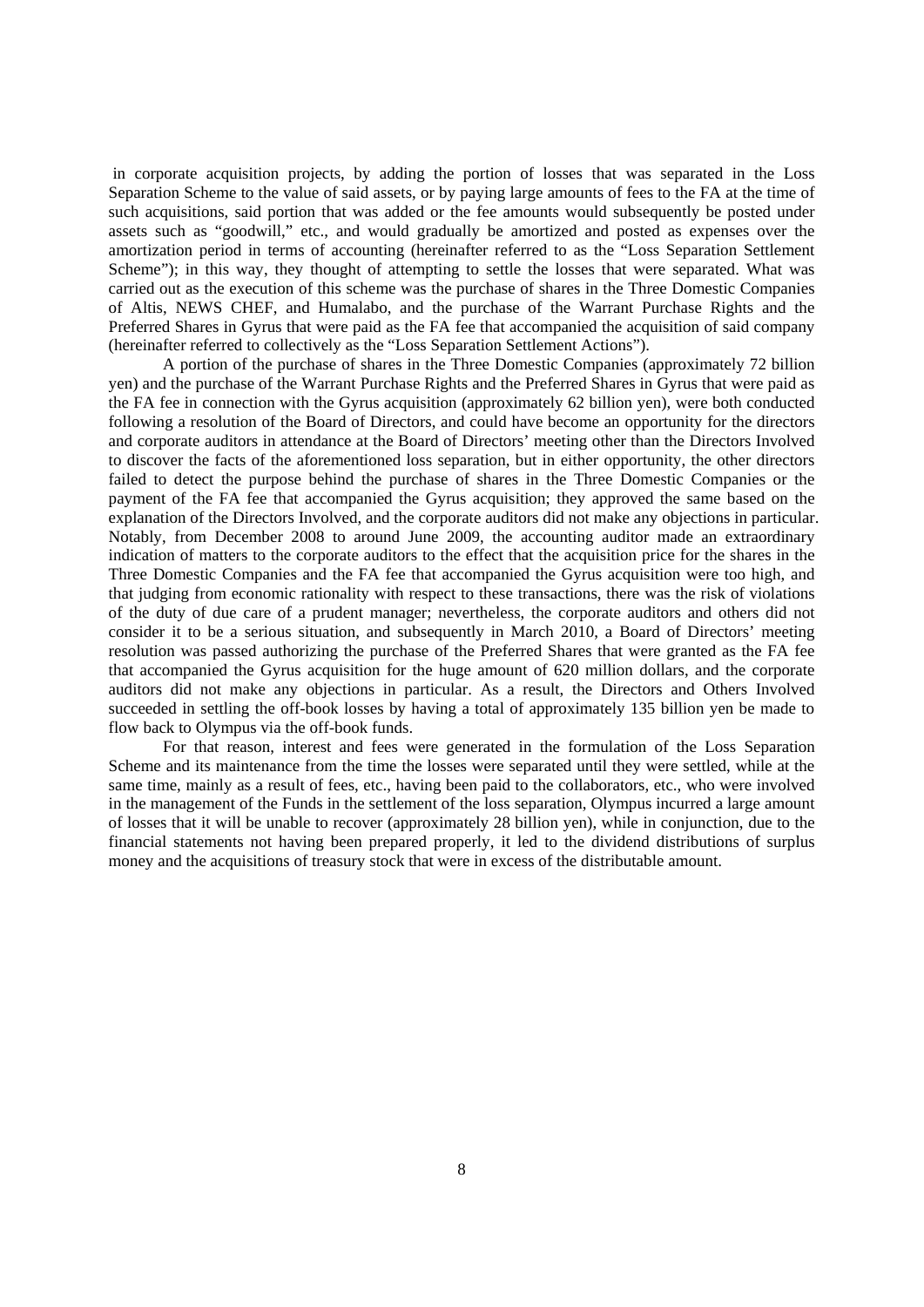## **3. The Subsequent History**

In July 2011, there was media coverage in some magazines concerning suspicions with respect to the point that the acquisition price for the shares in the Three Domestic Companies and the acquisition price for Gyrus including the purchase of the Preferred Shares were huge amounts. The Representative Director at the time, Woodford, who learned about this from an acquaintance, took action such as to independently commission an outside accounting firm to conduct an investigation, and when he presented to the directors and others that there were suspicions, a resolution was passed to remove him from the position of representative director at the Board of Directors' meeting that was held on October 14, 2011.

Subsequently, Woodford announced these suspicions to the mass media, and the stock price plummeted as social criticism of Olympus increased. With these events serving as momentum, a Third Party Committee was established at Olympus made up of independent third parties, and in the process of the investigations of said Committee, the aforementioned facts were revealed, and such is the outline of this incident.

## **IV. Whether or not there were violations of the duty of due care of a prudent manager on the part of the corporate auditors regarding the formulation and maintenance of the Loss Separation Scheme 1. The duty of due care of a prudent manager on the part of the corporate auditors regarding the discovery of the Loss Separation Scheme**

(1) The duty of due care of a prudent manager on the part of the corporate auditors

The formulation and maintenance of the Loss Separation Scheme, by themselves, not only make it extremely difficult for Olympus to carry out the settlement of accounts in a proper manner, as well as cause misrepresentations to be generated in the company's securities reports, etc., but also generate unnecessary burdens for Olympus (the interest and fees, etc. that are incurred due to loans by the funds for the formulation and maintenance of the Loss Separation Scheme).

Therefore, the corporate auditors who knew or could have found out that the formulation and maintenance of the Loss Separation Scheme would be carried out had the duty to respond by stopping or correcting such actions or states, and the act of violating that duty and approving (tacitly approving) them or leaving them unattended is a violation of the duty of due care of a prudent manager on the part of the corporate auditors.

# (2) Liability of former corporate auditor Ota

During his tenure as Head of the Accounting Department (October 1990 to May 2001), Ota (who had joined the company in April 1965) received reports that there were large losses that had not been announced, and was aware that these still existed during his tenure as a corporate auditor (June 2001 to June 2004). Also, Ota could have easily obtained information regarding the Loss Separation Scheme by receiving reports on the unrealized losses in financial assets during his tenure as a corporate auditor.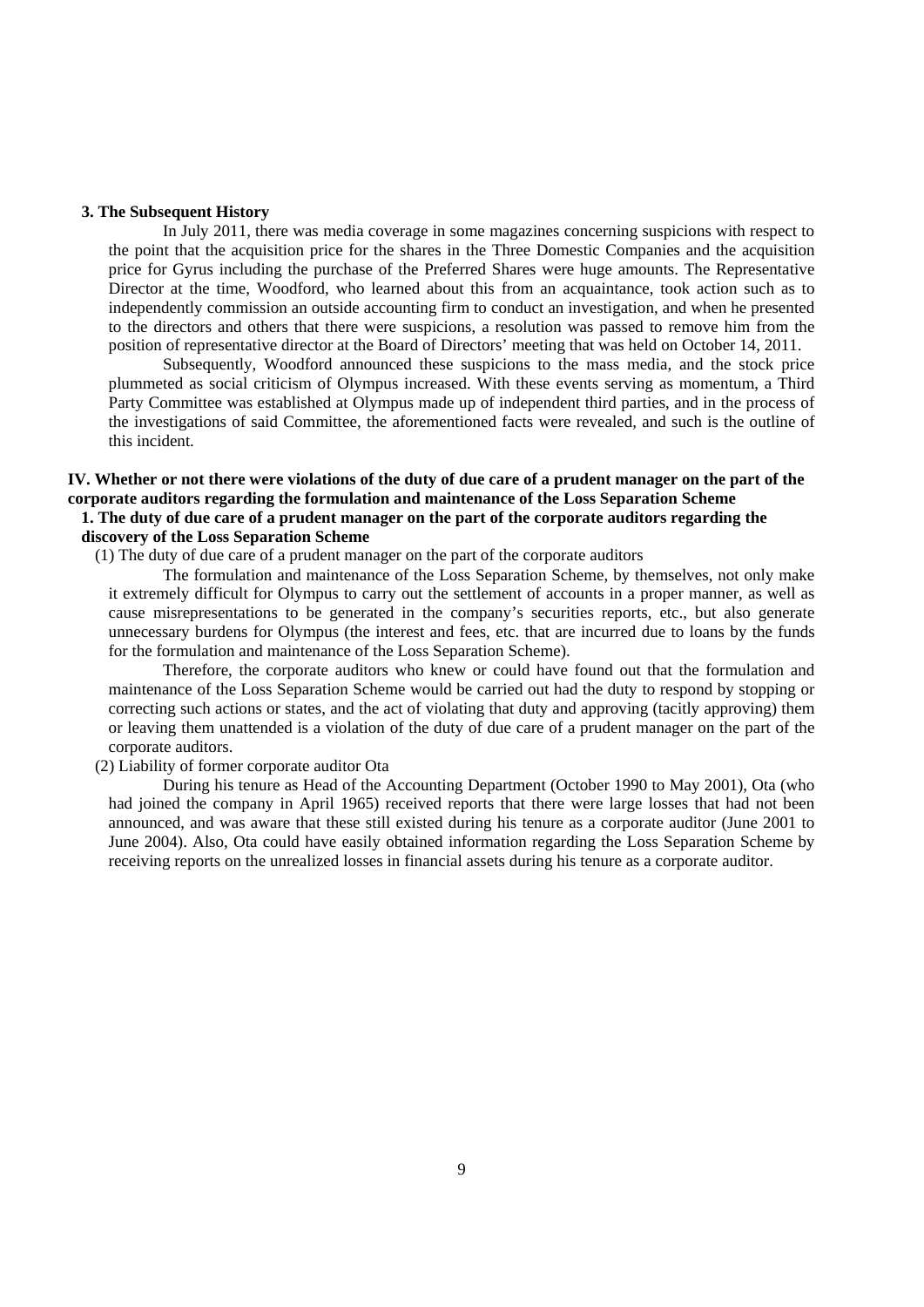Notwithstanding, Ota neglected to do this, and did not conduct any investigative reports, so he violated the duty of due care of a prudent manager as a corporate auditor.

(3) Regarding the other corporate auditors

The Loss Separation Scheme executed by the Participants and others was deviously covered up, as already noted, and it can be said that the corporate auditors other than Ota did not know the facts and were additionally unable to find out, so on this point, violations of the duty of due care of a prudent manager cannot be acknowledged.

## **2. Whether or not there were violations of the duty of due care of a prudent manager regarding audits of the internal control system**

Even if the corporate auditors were unable to find out about the formulation and maintenance of the Loss Separation Scheme, they bore the duty to audit whether the directors had properly formulated an internal control system and whether it was in operation, but considering circumstances such as that a certain risk management system had been formulated at Olympus consisting of the segregation of authority etc. with respect to the management of financial assets based on the Asset Management Standards, that reports were being made to the officers in charge regarding its operational status, that the Audit Office and Compliance Office had been established, and that basic policies for an internal control system had been formulated by the Board of Directors and was in operation, it can be said that a reasonable internal control system had been formulated. Also, the corporate auditors, in addition to attending the Board of Directors' meetings, had performed numerous audits regarding the preparedness, effectiveness, and reasonableness of the internal control system as prioritized audit items, but there were no special circumstances found that would make one suspect inadequacy or insufficiency.

Therefore, violations of the duty of due care of a prudent manager cannot be acknowledged on the part of the corporate auditors other than Ota regarding the audit of an internal control system.

## **V. Whether or not there were violations of the duty of due care of a prudent manager on the part of the corporate auditors regarding the acquisition of shares in the Three Domestic Companies 1. The facts that serve as the premise in determining liability**

The settlement scheme that used the Three Domestic Companies was for the purchase of overvalued shares based on unfeasible and exaggerated business plans, and to apply that money to the settlement of losses.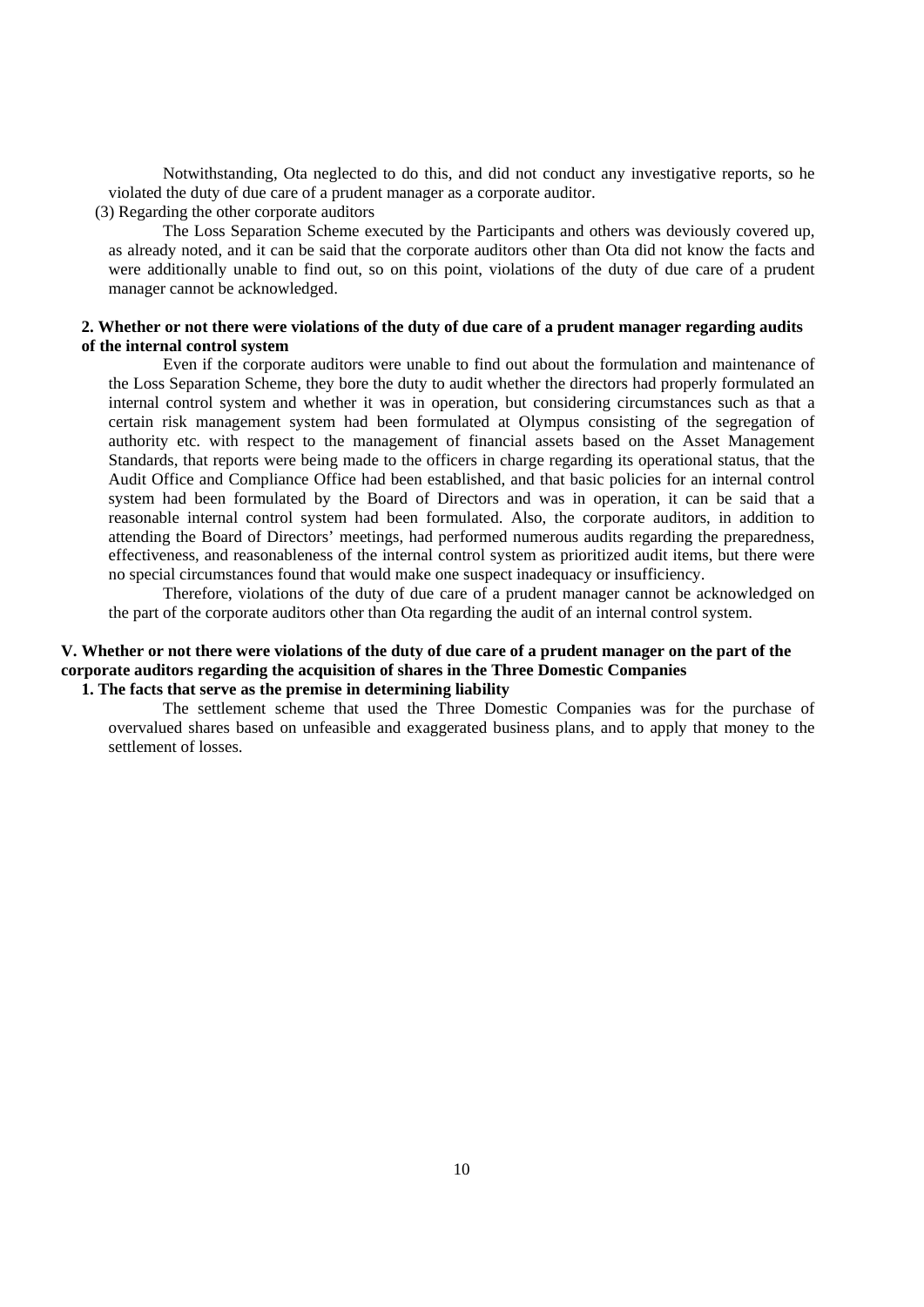#### (1) Establishment of GCNVV

At the Management Meeting and Board of Directors' meeting that were held on January 28, 2000, Olympus decided to establish a business investment fund (amount of investment: 30 billion yen, period: 10 years) for the purpose of creating new businesses, and executed an agreement dated March 1 of the same year (hereinafter referred to as the "Agreement Dated March 1, 2000") to establish the business investment fund G.C. New Vision Ventures L.P. (hereinafter referred to as "GCNVV"), with Olympus and Genesis Venture Capital Series Ltd., as the limited partners, and GCI Cayman Limited (hereinafter referred to as "GCI Cayman") as the general partner.

Note that a Board to Review Business Investments was established in-house in order to review investment projects using said business fund.

(2) Acquisition of shares by GCNVV

At the Board of Business Investment meeting on March 9, 2006, it is purported that there was a proposal from GCI Cayman to make a focused investment in the Three Domestic Companies, and according to the document entitled "Report on Review Results" dated March 16, 2006, there is a statement that the acquisition of shares in the three Domestic Companies by GCNVV was approved as follows.

|                  | Number of Shares to be | Unit Price (thousands of | <b>Expected Acquisition</b> |
|------------------|------------------------|--------------------------|-----------------------------|
|                  | Acquired (Shares)      | yen)                     | Amount (millions of         |
|                  |                        |                          | yen)                        |
| Altis            | 760                    | 5.790                    | 4,400.4                     |
| <b>NEWS CHEF</b> | 400                    | 4.450                    | 1,780                       |
| Humalabo         | 320                    | 14,375                   | 4,600                       |

Subsequently, acquisitions were made by GCNVV of shares in the Three Domestic Companies under the same content as shown above. Even in comparison with the acquisition prices by GCNVV in the year 2005, Altis (5.789 million yen) is approximately 115 times the acquisition unit price in December 2005 (50,000 yen), NEWS CHEF (4.45 million yen) is approximately 22 times the acquisition unit price in March 2005 (200,000 yen), and Humalabo (14.375 million yen) is approximately 287 times the acquisition unit price in July 2005 (50,000 yen), and said acquisition prices had become amounts that represent a steep rise in value over a short period of time.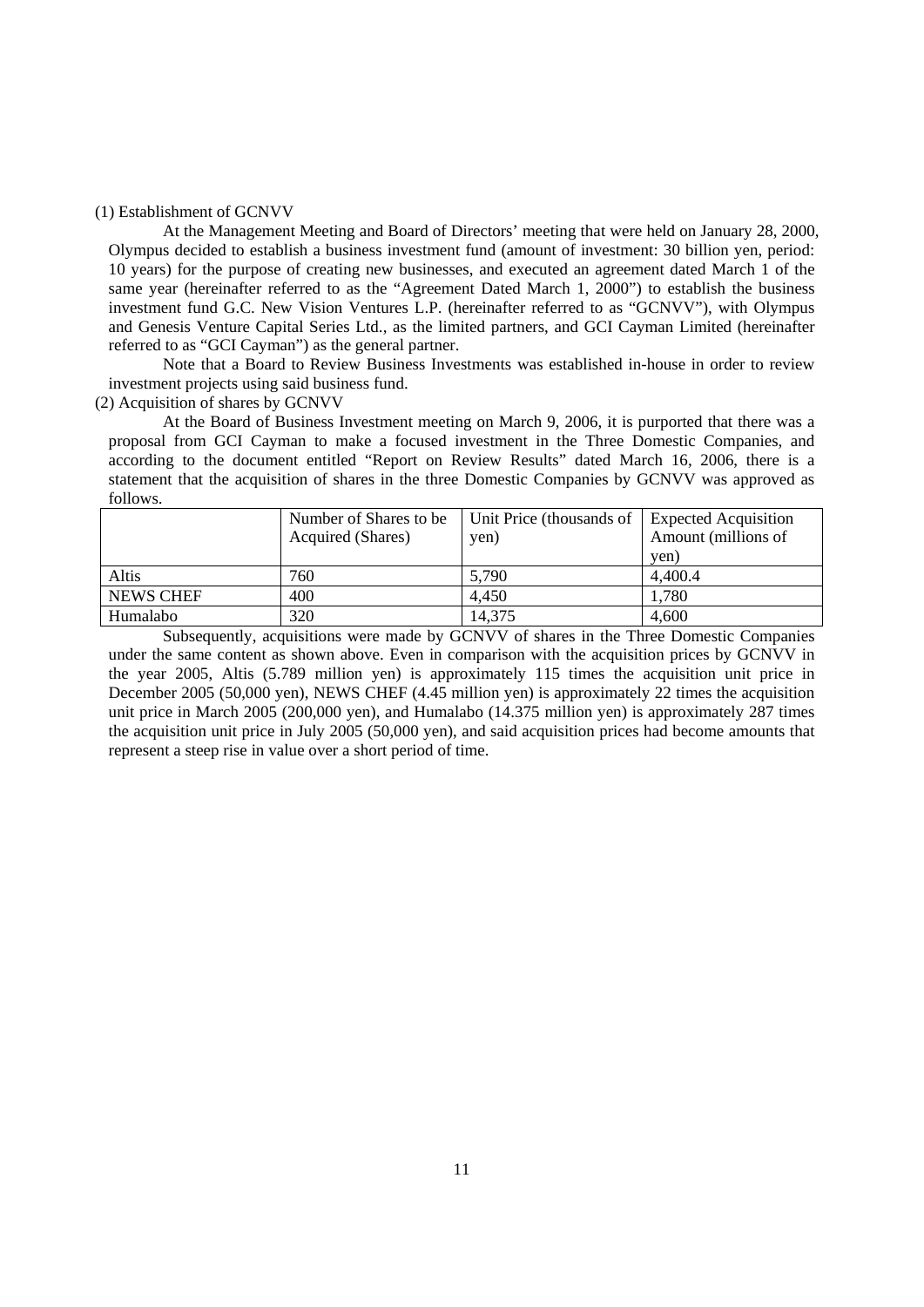#### (3) Midterm Termination of GCNVV

The accounting treatment concerning business investment funds would be changed from the fiscal year ending March 2007, so that the equity method would be applied to GCNVV itself as well as the Three Domestic Companies, and the method would be changed to one in which they would be directly incorporated into consolidated accounting; in accordance with this, it was decided to terminate before maturity the Agreement Dated March 1, 2000 noted above. Due to said termination, the shares in the Three Domestic Companies held by GCNVV were acquired by Olympus at the book value in which GCNVV made the investment.

## (4) Resolution for the additional purchase of shares by Olympus

At the Board of Directors' meeting held on the February 22, 2008, a proposal was made for Olympus to purchase additional shares in the Three Domestic Companies to turn them into subsidiaries and each was approved and passed.

In the proposal document for the Board of Directors' meeting, there is a statement that "we are in the process of requesting an outside stock price valuation" with respect to the value of the shares in the Three Domestic Companies, and subsequently, Olympus received from the Isaka CPA Office a document entitled "Report on the Calculation of Shareholder Value" dated February 29, 2008, but there was no evidence found that an after-the-fact confirmation had been made of said calculation report by the 4 corporate auditors (Tadao Imai (hereinafter referred to as "Imai"), Katsuo Komatsu (hereinafter referred to as "Komatsu"), Makoto Shimada (hereinafter referred to as "Shimada"), and Yasuo Nakamura (hereinafter referred to as "Nakamura").

|                  | <b>Additional Shares to be</b> | <b>Expected Unit Price</b> | <b>Expected Acquisition</b> |
|------------------|--------------------------------|----------------------------|-----------------------------|
|                  | Purchased (Shares)             | (thousands of yen)         | Amount (millions of         |
|                  |                                |                            | yen)                        |
| Altis            | $1.030 - 2.180$                | $5.790 - 9.616$            | 5.964~20.963                |
| <b>NEWS CHEF</b> | $1,001 - 2,050$                | $4.450 - 9.683$            | $4,454$ ~ 19,850            |
| Humalabo         | 570~880                        | 14,375~23,370              | 8,194~20,556                |

From the background above, the 71.6 billion yen that Olympus and GCNVV paid as the purchase price for the shares in the Three Domestic Companies was mainly used for settlement of the separated losses.

## (5) Indications, etc. by KPMG AZSA LLC

Note that the 4 corporate auditors (Tadahiko Amemiya (hereinafter referred to as "Amemiya"), Imai, Shimada, and Nakamura) at the time of the mid-term audit report (November 6, 2006) for the fiscal year ending March 2007 (139<sup>th</sup> Term), and the 4 corporate auditors (Imai, Komatsu, Shimada, and Nakamura) at the time of the mid-term audit report (November 26, 2007) for the fiscal year ending March  $2008$  (140<sup>th</sup> Term), received from KPMG AZSA LLC indications that there were problems with the investment process for shares in the Three Domestic Companies, and that the investment amount for the Three Domestic Companies was enormous and a risk factor.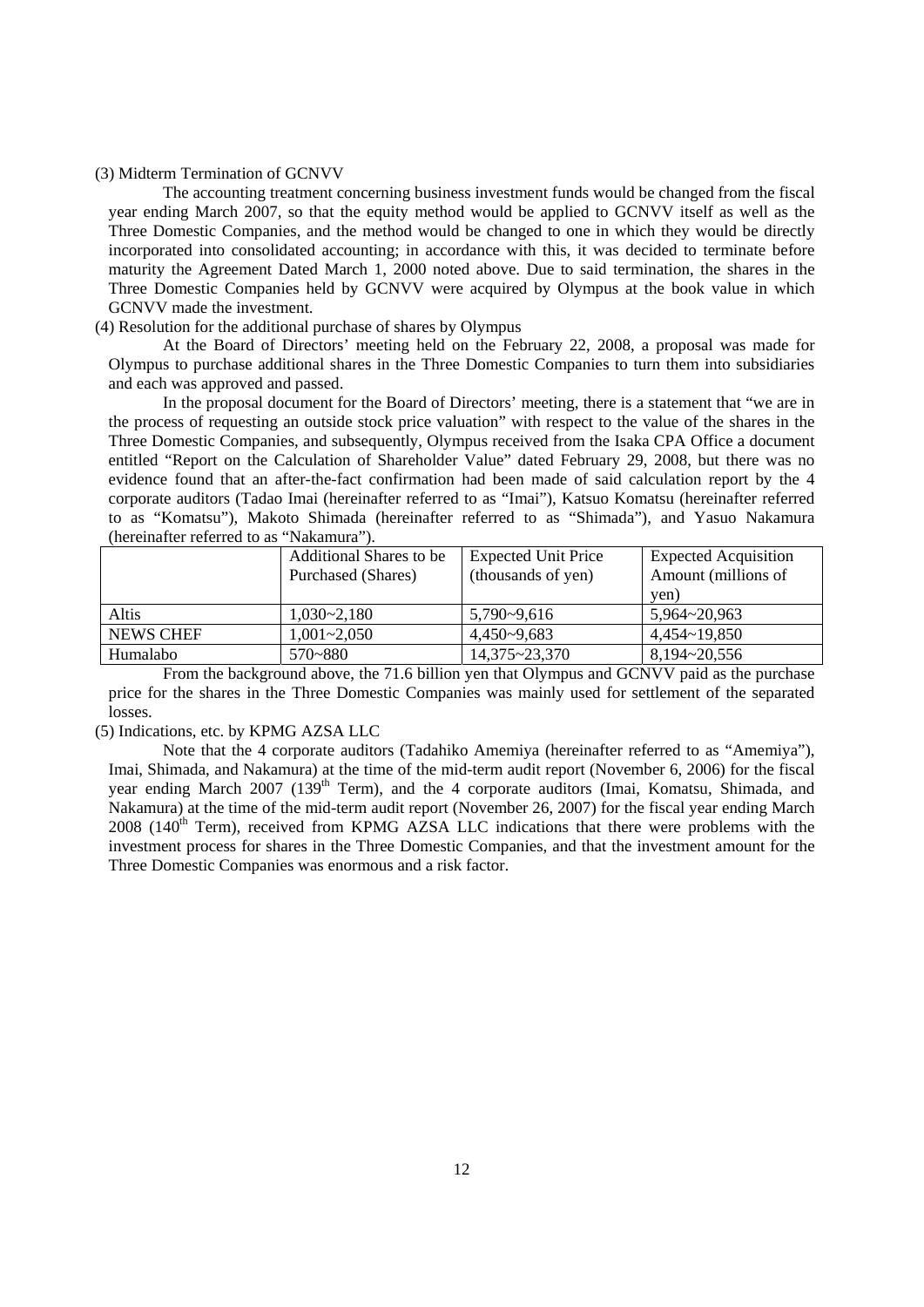#### **2. Whether or not there were violations of the duty of due care of a prudent manager**

(1) Regarding the acquisition of shares by GCNVV in March 2006

A. Whether or not there were violations of the duty of due care of a prudent manager regarding audits of the performance of duties on the part of directors

The 4 corporate auditors at that time (Amemiya, Imai, Shimada, and Nakamura) attended Board of Directors' meetings and Board of Corporate Auditors' meetings, exchanged opinions with directors based on annual audit plans, heard reports from accounting auditors, etc., and conducted appropriate audits, in addition to which, no special circumstances were found in which they could have otherwise found out about any violations of the duty of due care of a prudent manager on the part of the Participants and People Who Knew. Accordingly, it cannot be acknowledged that there were violations of the duty of due care of a prudent manager on the part of the above-noted 4 corporate auditors with respect to the fact that they were unable to discover the illegal acts of the Participants and People Who Knew.

B. Whether or not there were violations of the duty of due care of a prudent manager regarding audits of the internal control system

At the time of March 2006, a reasonable internal control system had been formulated at Olympus, and with respect to those directors other than the Participants and People Who Knew, it is purported that no violation of duties were found with respect to their duty to monitor their own formulation and operation of the internal control system, and the formulation and operation of the internal control system of other directors.

It cannot be acknowledged that there were other particular circumstances in which the corporate auditors could have discovered inadequacies in the internal control system in the process of audits.

Accordingly, violations of the duty of due care of a prudent manager on the part of the abovenoted 4 corporate auditors cannot be acknowledged with respect to auditing the internal control system. (2) Regarding the resolution approving the acquisition of shares at the Board of Directors' Meeting held on

#### February 22, 2008

With respect to the acquisition of shares in the Three Domestic Companies, its acquisition amount was an extremely large figure, amounting to a maximum of 61.379 billion yen in total, and the effect on the financial foundation etc. of Olympus was recognized to be extremely large; in contrast, there is no evidence that a sufficient review was made of the necessity for the acquisitions (turning them into subsidiaries), and the price was extremely optimistic as well, having accepted without question valuations that were based on business plans for which sufficient reviews were not made as to their feasibility, and it cannot be judged that a sufficient review was made regarding the risks in the event they underperformed.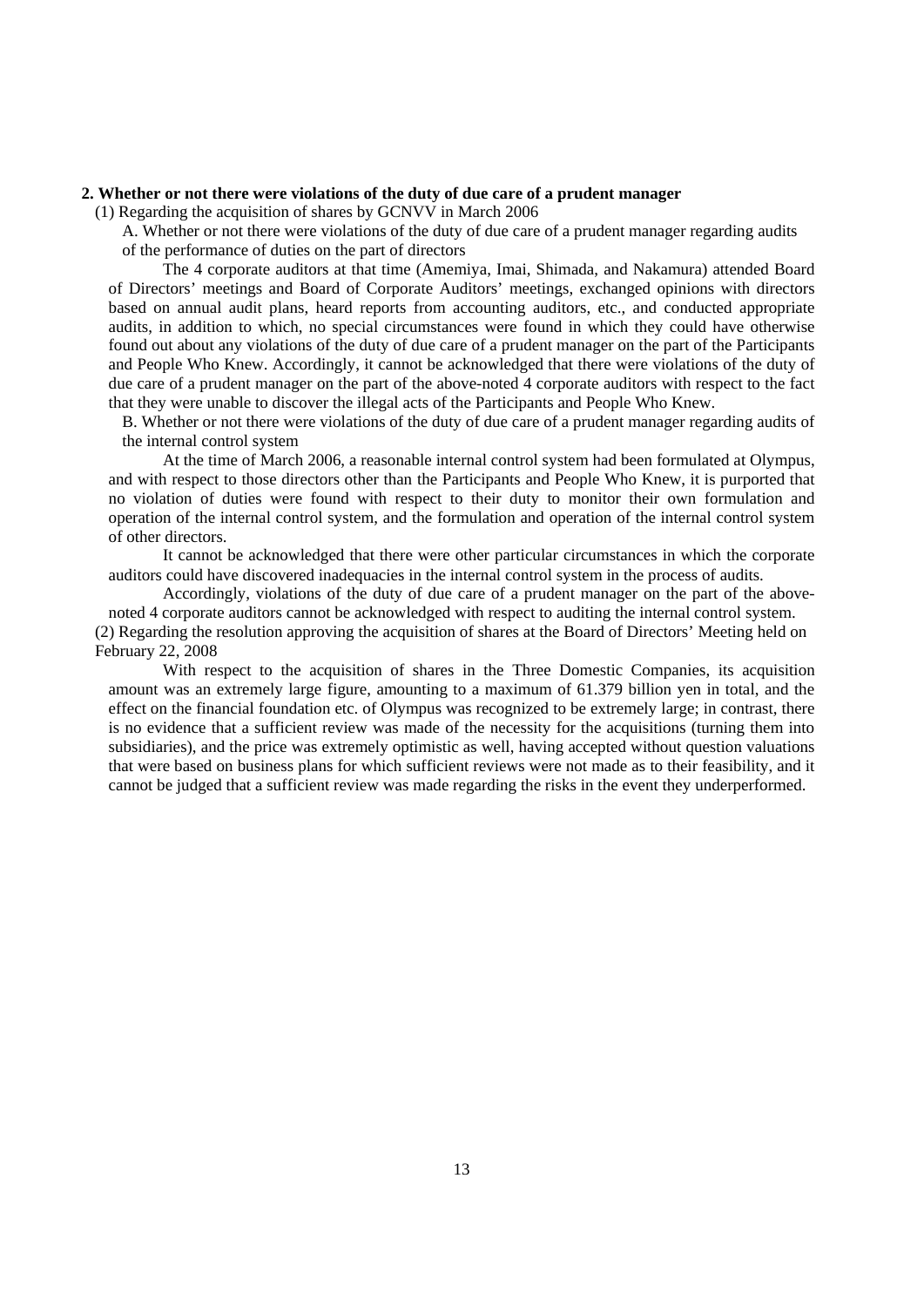In addition, of the 4 corporate auditors at that time (Imai, Komatsu, Shimada, and Nakamura), 3 of them (Komatsu, Shimada, and Nakamura) had received a report from KPMG AZSA LLC to the effect that there were problems with the investment on the occasion of the mid-term audit report for the  $139<sup>th</sup>$ Term on November 6, 2006, and further, the above-noted 4 corporate auditors had received the indication on the occasion of the mid-term outline audit report for the  $140<sup>th</sup>$  Term on November 26, 2007 as well that the investment amount for the Three Domestic Companies was enormous, and that it was a large risk factor.

Nevertheless, no facts were found that the 4 corporate auditors made any objections or requested further investigation, etc., nor were any facts found that they made after-the-fact confirmation of the external calculation document for which calculations had been requested, so they did not exercise the proper audit authority, and violations of the duty of due care of a prudent manager can be acknowledged.

## **VI. Whether or not there were violations of the duty of due care of a prudent manager on the part of the corporate auditors regarding the payment of the FA fee in connection with the Gyrus acquisition 1. The facts that serve as the premise in determining liability**

The settlement scheme that used the Gyrus acquisition was to pay a substantial FA fee to Axes America, LLC (hereinafter referred to as "AXES"), which was the FA, and to apply the same to the settlement of losses; specifically,  $\mathbb D$  the FA fee would be paid, not just in cash, but also with stock options and Warrant Purchase Rights,  $\oslash$  the Warrant Purchase Rights would be re-purchased for a high price, while the stock options would be exchanged for dividend preferred shares (hereinafter referred to as "Preferred Shares"), and  $\circledcirc$  the Preferred Shares would be re-purchased for a high price.

(1) Execution of the FA Agreement and Revised FA Agreement and the approval resolution

On June 12, 2006, Olympus executed with AXES a Financial Advisor Agreement (hereinafter referred to as the "FA Agreement"), and on June 21, 2007, executed an agreement that revised the same (hereinafter referred to as the "Revised FA Agreement"). The Revised FA Agreement stipulated the contingency fee (Completion Fee) to be, in the case the purchase price was 2 billion dollars,  $\overline{0}$  5% of the acquisition amount (of which 15% would be cash (maximum 12 million dollars), and the remainder would be stock options in the Acquisition Vehicle) and  $\oslash$  the Warrant Purchase Rights.

At the Board of Directors' meeting held on November 19, 2007, a resolution was passed approving the acquisition of Gyrus and the execution of the accompanying FA Agreement.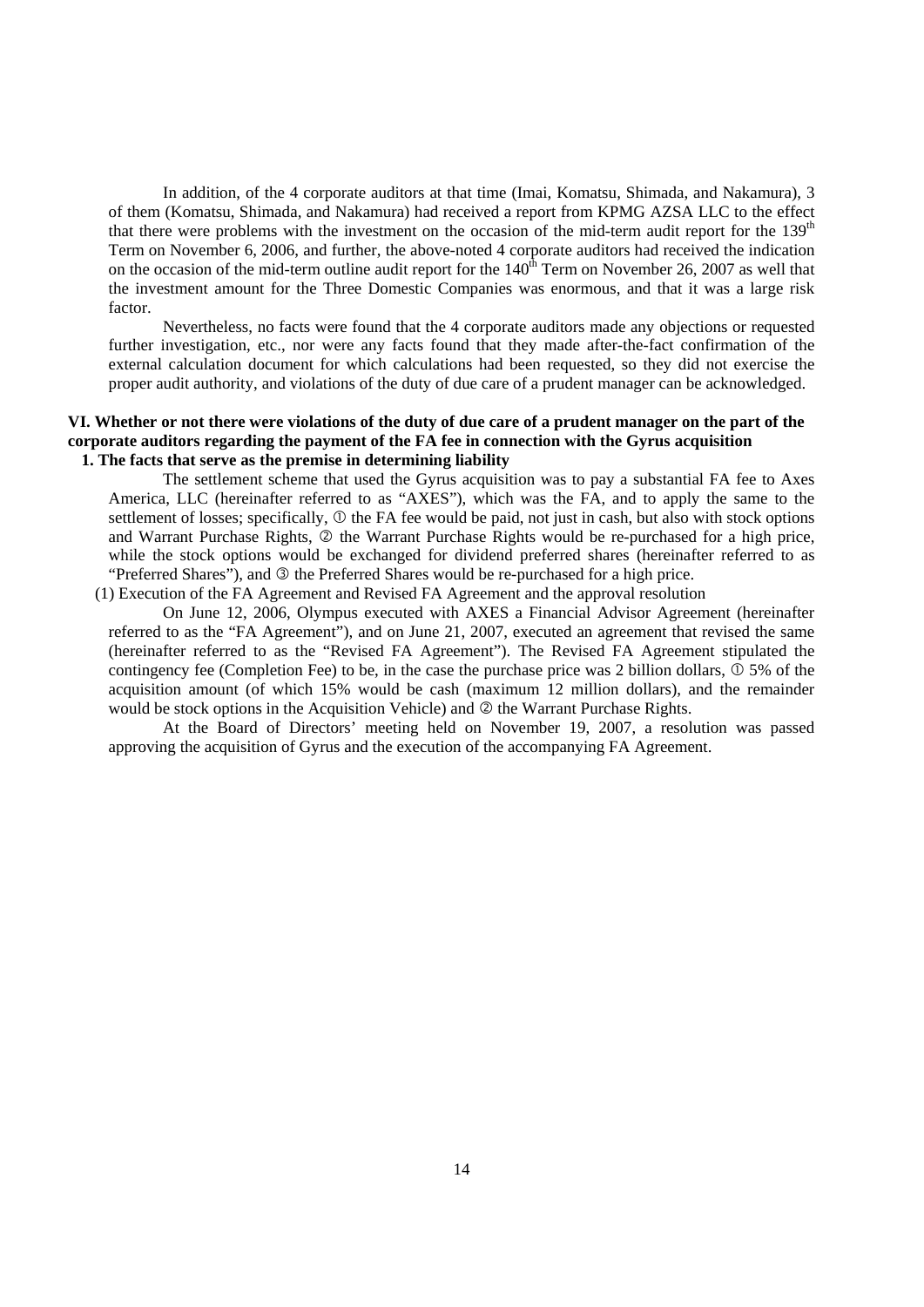Subsequently, on February 14, 2008, Olympus executed with AXES a Call Option Agreement, and the issuer of the stock options was changed from the Acquisition Vehicle to Gyrus, and in June 2008, Gyrus' stock options were assigned from AXES to Axam investments Ltd. (hereinafter referred to as "AXAM"), together with the Warrant Purchase Rights.

(2) Receipt of KPMG AZSA LLC's Summary Audit Report for the fiscal year ending March 2008

In May 2008, the corporate auditors received from KPMG AZSA LLC "the Summary Audit Report for the 140<sup>th</sup> Term." Approximately 19 billion yen was listed in said report as the FA fee in connection with the Gyrus acquisition.

(3) The Board of Directors' meeting resolution approving the issuance of the Preferred Shares and the purchase of the Warrant Purchase Rights

Approvals were made at the Board of Directors' meeting held on September 26, 2008 that the stock options portion of the completion fee would be paid with the Preferred Shares issued by Gyrus (issue face price approximately 177 million dollars (approximately 17.7 billion yen), and that the Warrant Purchase Rights would be purchased for 50 million dollars (approximately 5 billion yen).

Olympus paid to AXAM 50 million dollars (approximately 5 billion yen) as the purchase price for the Warrant Purchase Rights on September 30, 2008.

(4) The Board of Directors' approval regarding the purchase of the Preferred Shares (the First Time)

An approval was made at the Board of Directors' meeting held on November 28, 2008 that the Preferred Shared would be purchased for between 530 million dollars (approximately 53 billion yen) to 590 million dollars (approximately 59 billion yen) (hereinafter referred to as the "Initial Purchase Resolution").

(5) Problems pointed out by KPMG AZSA LLC

In December 2008, KPMG AZSA LLC indicated to the Board of Corporate Auditors its concern that perhaps the FA fee in connection with the Gyrus acquisition was too high, and on April 23, 2009, a notification was submitted stating the items of concern noted above (hereinafter referred to as the "Communication Letter").

In response, the Board of Corporate Auditors requested an investigation by outside experts, which included an attorney-at-law and a certified public accountant (hereinafter referred to as the "2009 Committee"), and on the  $17<sup>th</sup>$  of the same month, a report was submitted from the 2009 Committee (hereinafter referred to as the "2009 Committee's Report") which was to the effect that circumstances could not be found to an extent that would allow them to judge that there were violations of the duty of due care of a prudent manager on the part of the directors regarding the actions from the execution of the FA Agreement to the replacement of stock options with the Preferred Shares and the purchase of the Warrant Purchase Rights. However, said report states no opinions regarding the valuation of the Preferred Shares.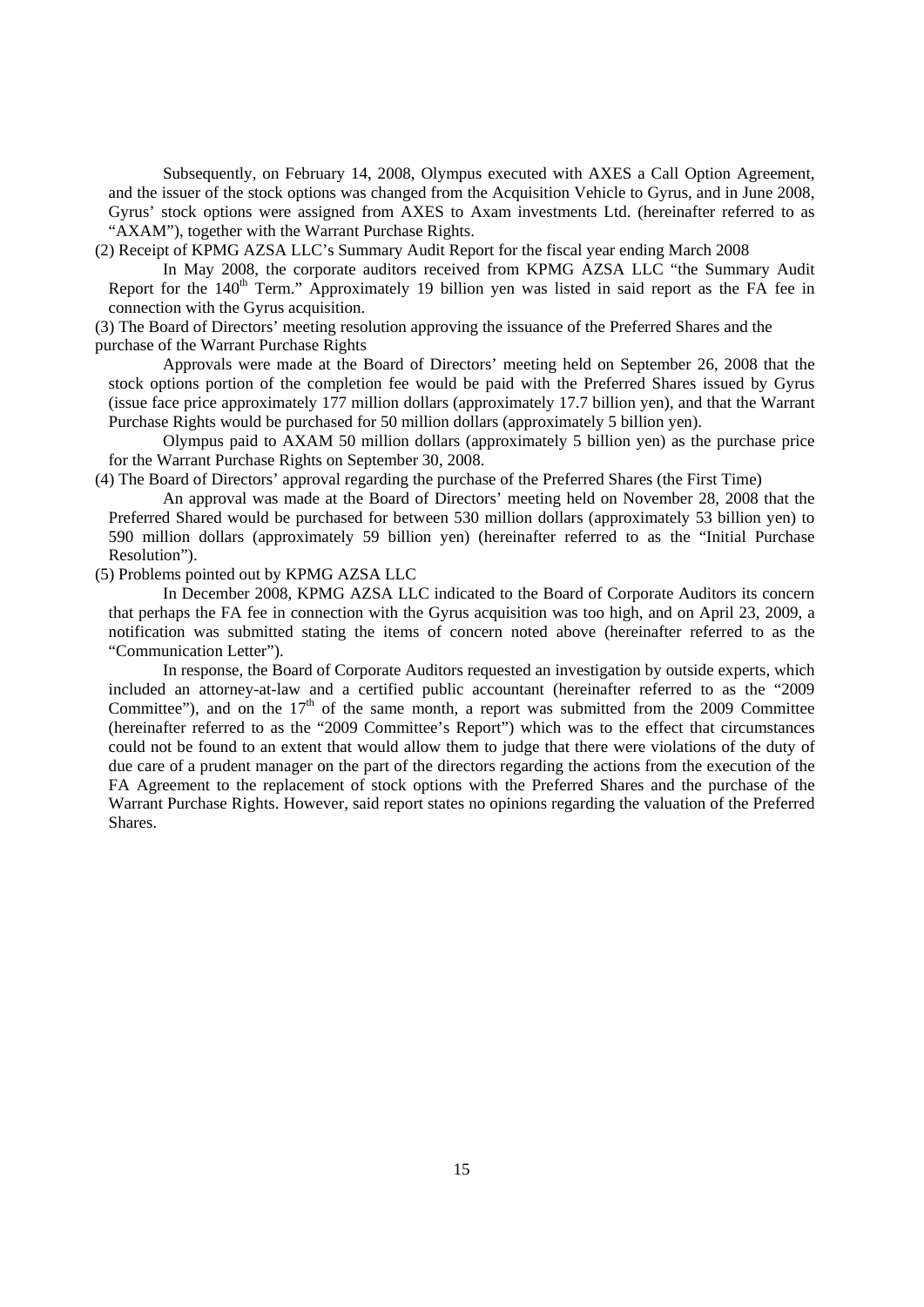On the same day, the Board of Corporate Auditors submitted to KPMG AZSA LLC a document (hereinafter referred to as the "Board of Corporate Auditors Report") which stated that as the position of the Board of Corporate Auditors, the conclusion had been reached that "fraudulent or unlawful actions could not be found in the transactions themselves, and that violations of the duty of due care of a prudent manager or procedural errors on the part of the directors could not be acknowledged."

In response, KPMG AZSA LLC issued on May 20, 2009, an unqualified clean opinion for both the non-consolidated and consolidated audit results for the fiscal year ending March 2009.

(6) Withdrawal of the resolution approving the purchase of the Preferred Shares

On June 1, 2009, a request was made from KPMG AZSA LLC for the withdrawal, etc. of the Initial Purchase Resolution as a condition for the formal submission of the audit report, and on the 5<sup>th</sup> of the same month, the withdrawal of the Initial Purchase Resolution was approved at the Board of Directors' meeting.

Subsequently, at the regular shareholders' meeting held in June 2009, the accounting auditor was changed from KPMG AZSA LLC to Ernst & Young ShinNihon LLC, but the size of the re-purchase price of the Preferred Shares was not considered a problem between Olympus and Ernst & Young ShinNihon LLC; rather, the issue became whether the entire difference between the book value and the re-purchase price could be posted as goodwill.

(7) The Board of Directors' approval regarding the purchase of the Preferred Shares for 620 million dollars

An approval was made at the Board of Directors' meeting held on March 19, 2010 that Olympus' finance subsidiary in England, Olympus Finance UK Ltd. (hereinafter referred to as "OFUK"), would be made to purchase from AXAM the Preferred Shares for 620 million dollars (approximately 62 billion yen). 3 corporate auditors (Komatsu, Shimada, and Nakamura) attended said Board of Directors' meeting. Note that Imai was absent from said Board of Directors' meeting, but had received an explanation of this agenda item from Mori on the day preceding the Board of Directors' meeting, and had approved the content of the agenda item.

The explanation was given that the grounds for the purchase price were that the median was adopted between the 724 million dollars (approximately 72.4 billion yen) asserted by AXAM and the 519 million dollars (approximately 51.9 billion yen) asserted by Olympus.

Based on the above-noted Board of Directors' meeting resolution, on March 25, 2010, OFUK paid to AXAM 620 million dollars (approximately 62 billion yen) and purchased the Preferred Shares.

Through the foregoing course of events, the 50 million dollars (approximately 5 billion yen) for the purchase of the Warrant Purchase Rights and the 620 million dollars (approximately 62 billion yen) for the purchase of the Preferred Shares that Olympus and OFUK paid to AXAM were mainly used for the settlement of the separated losses.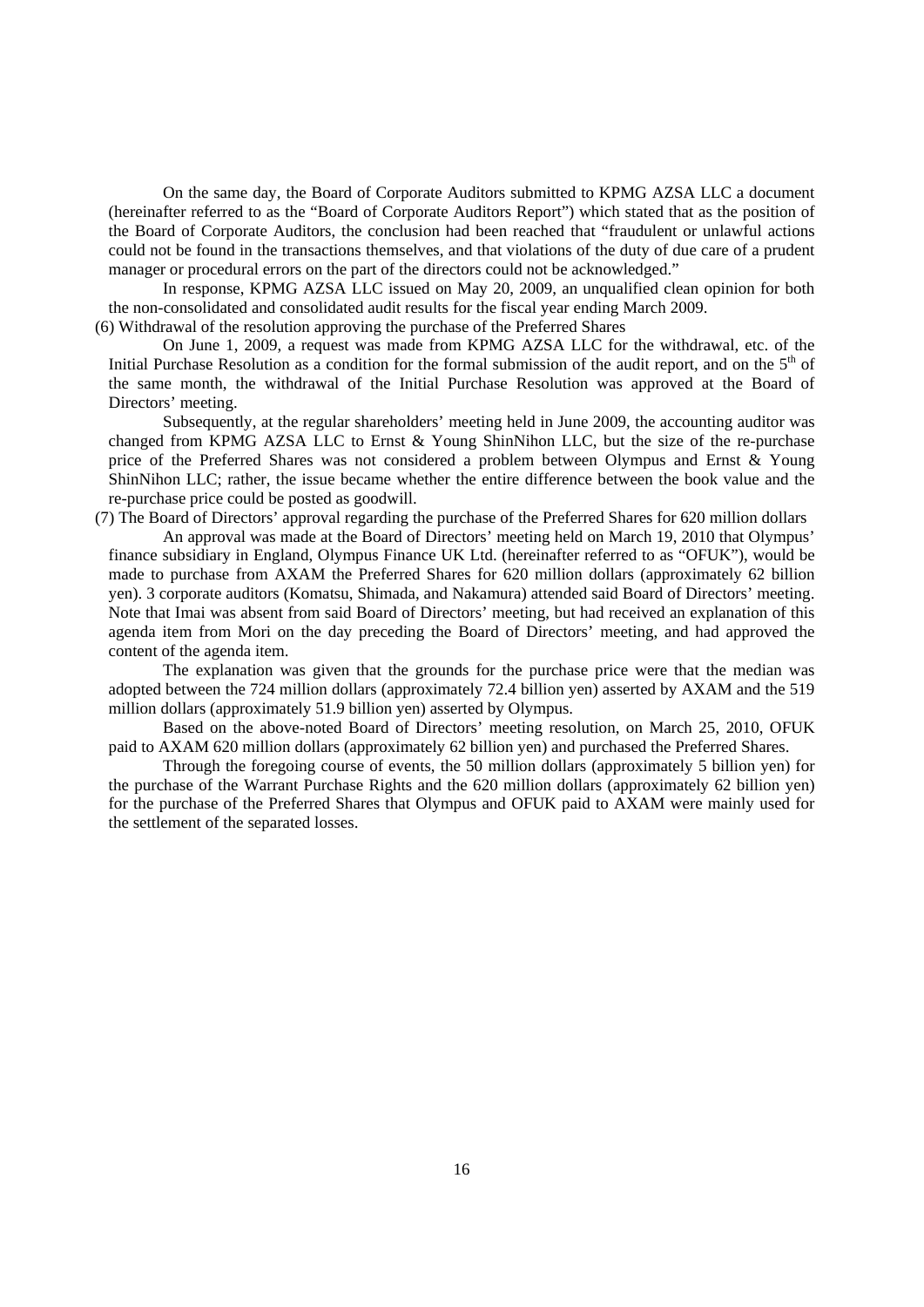# **2. Whether or not there were violations of the duty of due care of a prudent manager**

(1) Regarding whether or not there were violations of the duty of due care of a prudent manager on the part of the corporate auditors in the Board of Directors' meeting resolution of November 19, 2007 regarding the execution of the agreement with the FA

No special circumstances can be acknowledged in which it can be said that the 4 corporate auditors (Imai, Komatsu, Shimada, and Nakamura) could have found out about Yamada and Mori's purpose of using the payment of the FA fee in connection with the Gyrus acquisition for the settlement of the loss separation.

Also, regarding the business judgment concerning the execution of the FA Agreement, no circumstances were found to an extent in which it can be acknowledged that the process of recognizing facts as well as the process of inference of the judgment based on the same and its content were unreasonable or that there were careless errors.

Therefore, violations of the duty of due care of a prudent manager on the part of the 4 corporate auditors cannot be acknowledged regarding their audit of the directors' performance of duties.

(2) Regarding whether or not there were violations of the duty of due care of a prudent manager on the part of the corporate auditors regarding the facts that became known through the Summary Audit Report for the fiscal year ending March 2008

It was clear that the FA fee of approximately 19 billion yen in connection with the Gyrus acquisition listed in the "Summary Audit Report for the 140<sup>th</sup> Term" exceeded the price of the FA fee that was approved at the Board of Directors' meeting on November 19, 2007 (5 percent of the acquisition price. Approximately 11 billion yen), so according to the decision-making standards of Olympus' Board of Directors, it was also necessary to present the matter again at a Board of Directors' meeting.

However, since the 4 corporate auditors did not exercise the necessary audit authority, violations of the duty of due care of a prudent manager can be acknowledged.

(3) Regarding whether or not there were violations of the duty of due care of a prudent manager on the part of the corporate auditors in the Board of Directors' meeting resolution of September 26, 2008 regarding the purchase of the Warrant Purchase Rights and the issuance of the Preferred Shares

Notwithstanding that the value of the stock options was supposed to be approximately 8.5 billion yen (=acquisition amount of approximately 200 billion yen  $X$  5 percent  $X$  85 percent), the face value of the Preferred Shares which were to be issued in their place was 177 million dollars (approximately 17.7 billion yen), and notwithstanding that the Warrant Purchase Rights were strictly an incidental fee, its price was as much as approximately 5 billion yen or so.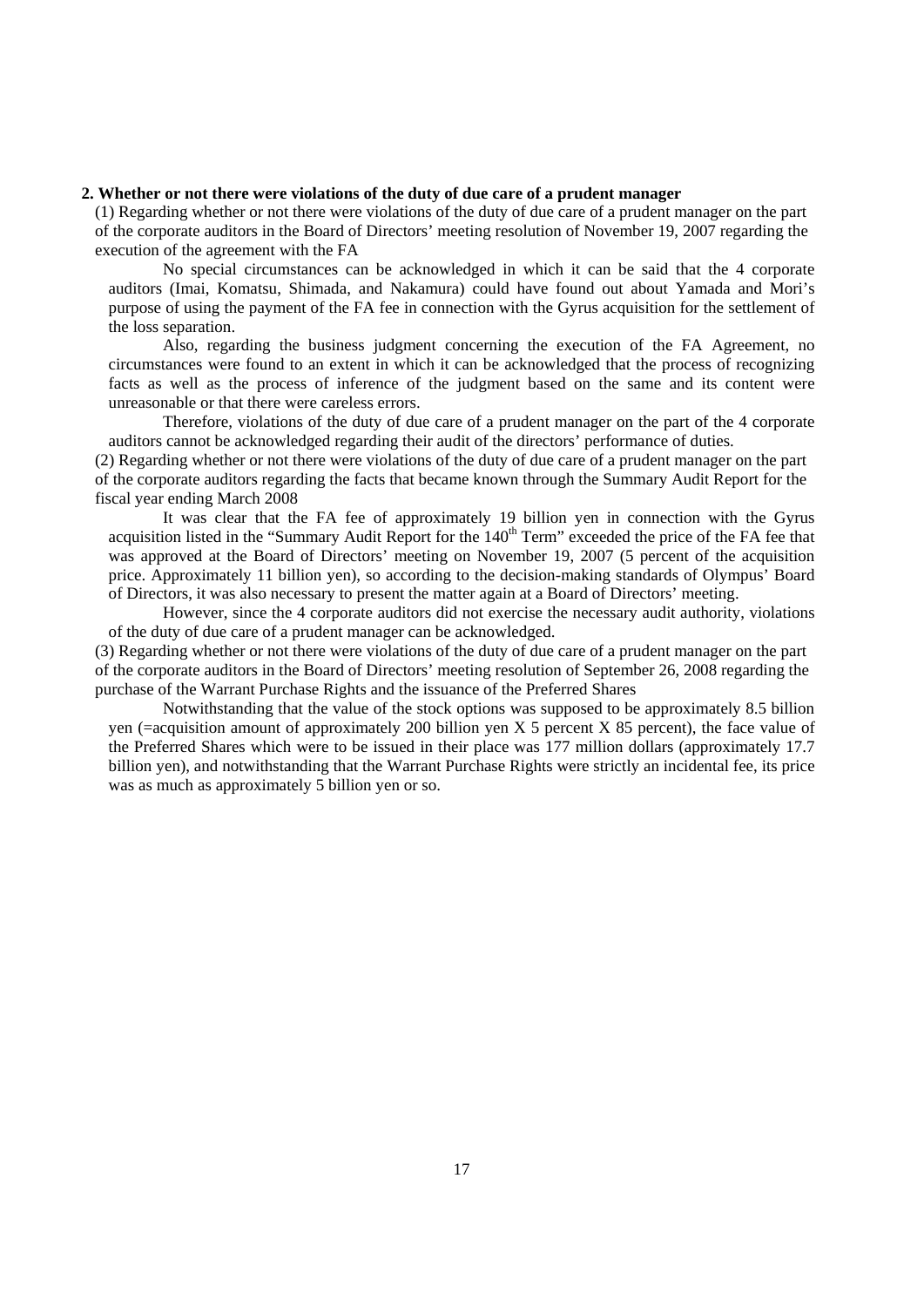Therefore, the 4 corporate auditors had the duty to exercise the proper audit authority, such as to confirm the necessity of issuing the Preferred Shares in place of stock options or of acquiring the Warrant Purchase Rights, to secure the assessment of experts regarding the value of the stock options, Preferred Shares, and Warrants, and to seek explanations at the Board of Directors' meeting regarding the act of trying to grant Preferred Shares that were significantly more expensive than the original fee, but since they did not exercise this authority, violations of the duty of due care of a prudent manager can be acknowledged.

(4) Regarding whether or not there were violations of the duty of due care of a prudent manager on the part of the corporate auditors in the Board of Directors' meeting resolution of March 19, 2010 regarding the purchase of the Preferred Shares

The Purchase Resolution was one that attempted to purchase the Preferred Shares for more than 3.5 times the issue price (177 million dollars. Approximately 17.7 billion yen), and was a transaction in the extremely large amount of 620 million dollars (approximately 62 billion yen). Moreover, it had passed through an extraordinary process in which a resolution that had once been approved was withdrawn.

In addition, the 4 corporate auditors had received detailed indications from KPMG AZSA LLC between December 2008 and June 2009 regarding their concern that the FA fee in connection with the Gyrus acquisition was unreasonably excessive, and they were aware, or at least could have found out, that the 2009 Committee's Report had not made a judgment regarding the valuation of the Preferred Shares.

Regardless of the same, the 4 corporate auditors did not seek a review of the necessity to purchase the Preferred Shares or verification of even the fairness of the price; they did not exercise the proper audit authority, and violations of the duty of due care of a prudent manager can be acknowledged.

# **VII. Whether or not there were violations of the duty of due care of a prudent manager on the part of the corporate auditors regarding the handling of matters after Woodford pointed out suspicions 1. Regarding the liability of Yamada**

Even though he was aware of the illegality regarding the Three Domestic Companies and the FA fee in connection with the Gyrus acquisition, Yamada did not try to hold discussions by bringing up the matter at a Board of Directors' meeting, even after suspicions regarding the illegality of the FA fee in connection with the Gyrus acquisition were pointed out by Woodford after September 2011; he induced the corporate auditors not to harbor doubts about the suspicions pointed out by Woodford regarding the illegality of the Three Domestic Companies and the FA fee in connection with the Gyrus acquisition, and covered up the illegal acts. From the above, it is clear that Yamada's actions violate the duty to resolve illegal acts without concealing them, and violations of the duty of due care of a prudent manager can be acknowledged on the part of Yamada.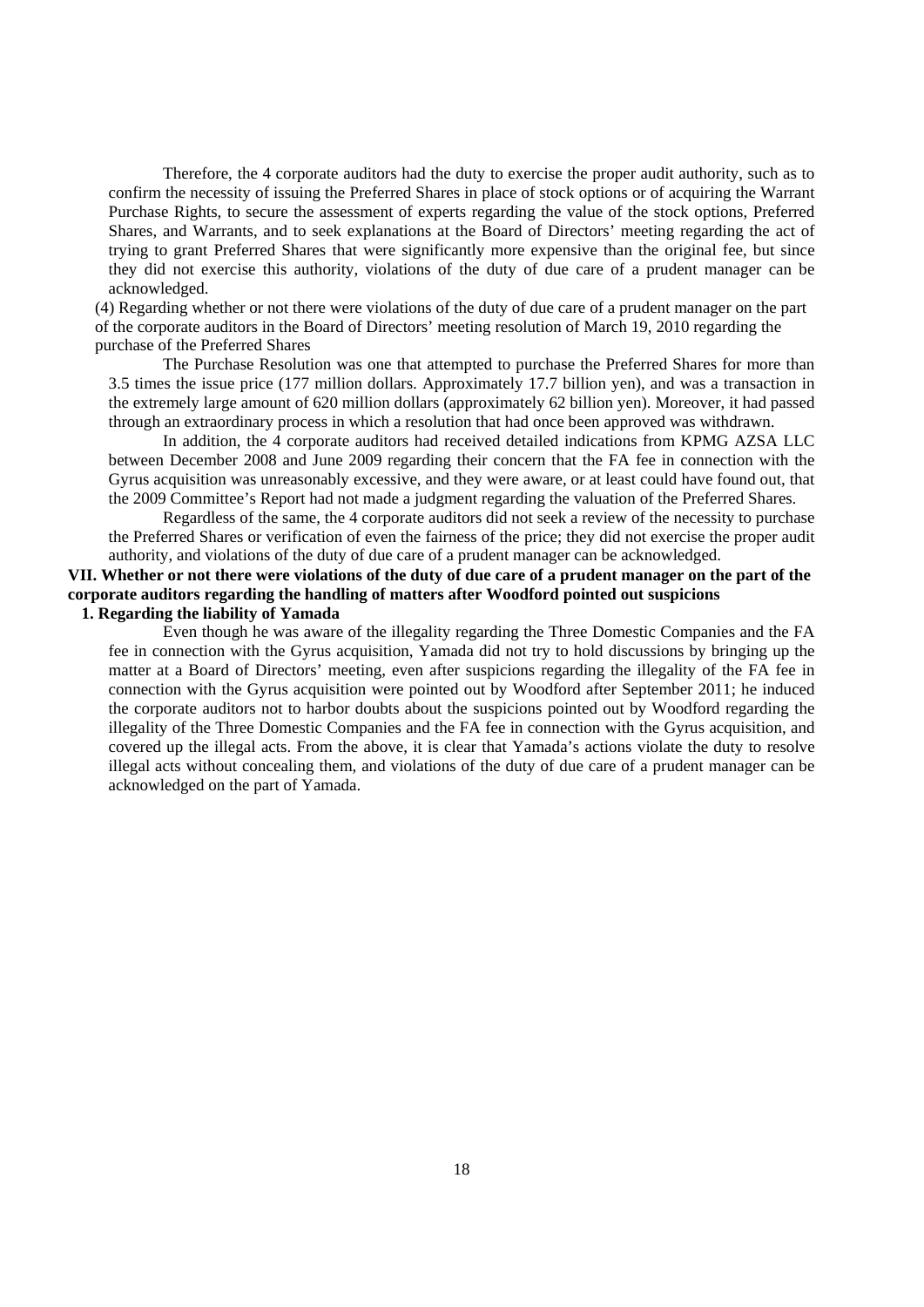However, since Yamada resigned as a director in June 2011 and was appointed as a corporate auditor, he is subject to the judgment of this Committee regarding liability, but since said actions are also included in the pursuit of liability by the Director Liability Investigation Committee, this Committee will acknowledge Yamada's liability but will exclude him from the pursuit of liability.

## **2. Regarding the liability of the other corporate auditors (Imai, Shimada, and Nakamura)**

Imai, Shimada, and Nakamura attended the Board of Directors' meeting held on October 14, 2011, in which it was resolved to remove Woodford from his position of representative director, but did not state any particular objections or opinions regarding said resolution.

The reason was that they did not feel a sense of discomfort with the explanation by Tsuyoshi Kikukawa and others, and had doubts about the suitability of Woodford as president; with respect to the illegality that had been pointed out, they held the opinion that they wanted to have the executive side properly handle the matter. On this point, the argument made by the above-noted 3 corporate auditors is that since Woodford's position as a director would remain even if he were removed from his position of representative director, it was not as though his removal would immediately lead to a concealment of the suspicions, and they perceived that the pointing out of suspicions by Woodford and his removal from the position of representative director were separate issues; since it cannot be acknowledged that the argument is unreasonable, it cannot be said that the corporate auditors who were not aware of the facts of the loss deferral (Imai, Shimada, and Nakamura) violated the duty of due care of a prudent manager.

## **VIII. Whether or not there were violations of the duty of due care of a prudent manager, etc. regarding dividend distributions of surplus money, etc.**

# **1. Whether or not there were violations of the duty of due care of a prudent manager on the part of the corporate auditors**

After the Series of Problems were identified, Olympus revised the settlement of accounts in past fiscal years, as a result of which, it was identified that the dividend distributions of surplus money and the acquisition of treasury stock that were implemented after April 1, 2007, had all been done in excess of the distributable amounts.

On this point, the corporate auditors who had occupied their positions from the fiscal year ending March 2008 to the fiscal year ending March 2011 (Imai, Komatsu, Shimada, and Nakamura) had overlooked the illegality of the resolutions to acquire shares in the Three Domestic Companies or to purchase the Warrant Purchase Rights and Preferred Shares that were paid as the FA fee in connection with the Gyrus acquisition, regardless of the fact that their prices had been excessive.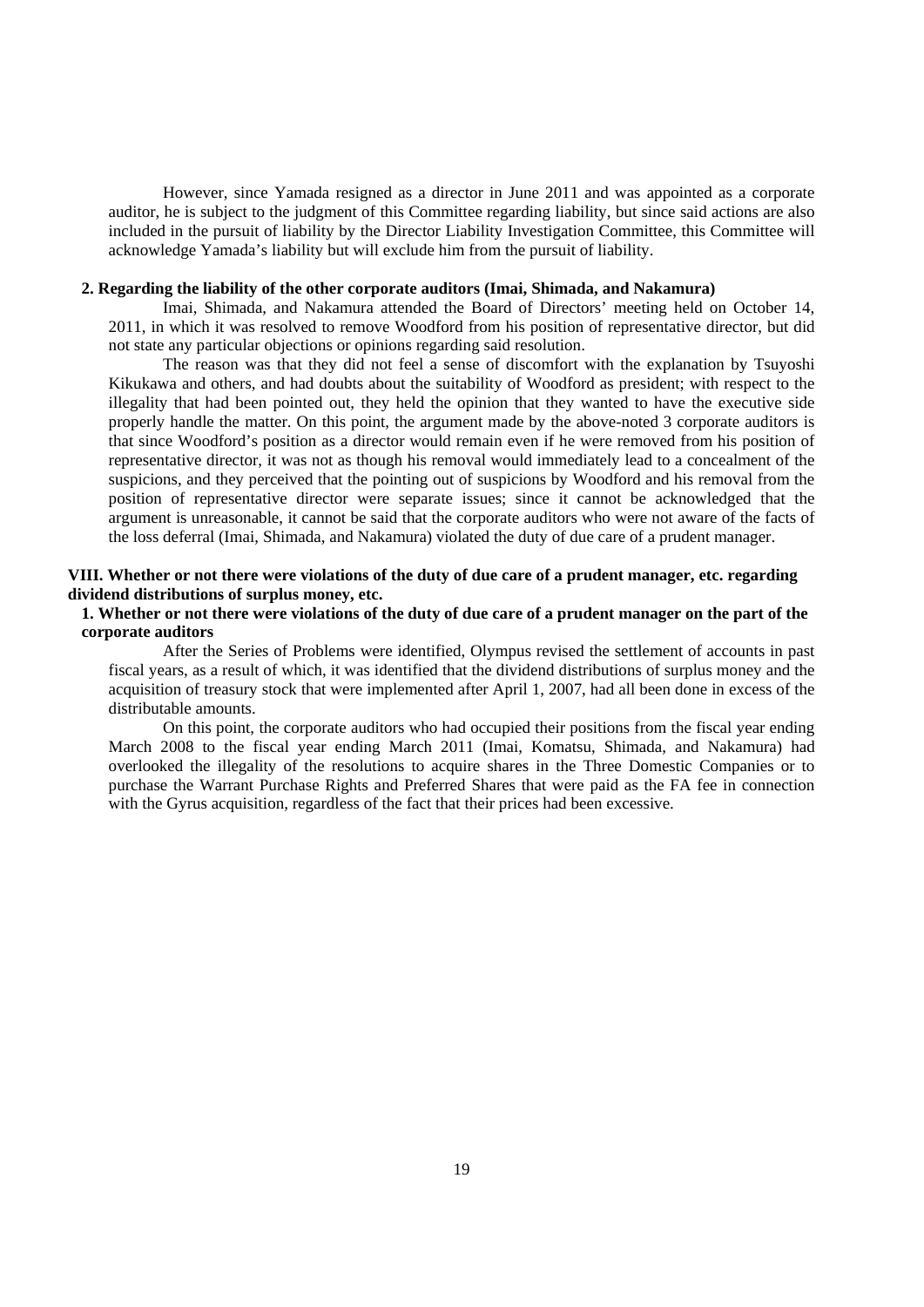However, in order to say that there were violations of the duty of due care of a prudent manager on the part of the corporate auditors regarding the dividend distributions of surplus money, etc., the circumstances that are interpreted to be necessary are that they neglected to exercise the proper audit authority even though they knew or could have found out that the balance sheets that were the basis for the distributable amount were in error, or facts that would generate suspicions about their validity, and in order to do so, it must be acknowledged that they could have found out that the accounting treatment was inappropriate, and that the statements in the balance sheet were incorrect. In this matter, considering that the accounting auditors had each issued unqualified clean opinions regarding the above-noted accounting treatment, the interpretation can be made that it was unavoidable for the corporate auditors to have trusted that the accounting treatment had been done properly.

Therefore, since the statement cannot be made to the extent that the 4 corporate auditors noted above could have found out that the statements in the balance sheets were incorrect, violations of the duty of due care of a prudent manager cannot be acknowledged.

# **2. Whether or not there were violations of the duty of due care of a prudent manager on the part of the accounting auditors**

Audits by accounting auditors under the Companies Act and audits under the Financial Instruments and Exchange Act are to be conducted under the same audit standards as a general rule, so with respect to violations of the duty of due care of a prudent manager on the part of accounting auditors regarding illegal dividend distributions of surplus money, it is as listed under "IX. Whether or not there were violations of the duty of due care on the part of the auditing firms regarding misrepresentations in the securities reports, etc."

# **IX. Whether or not there were violations of the duty of due care on the part of the auditing firms regarding misrepresentations in the securities reports, etc.**

# **1. Substance of the duty of due care on the part of the auditors**

An auditors' duty is to audit whether the financial statements of the company are being prepared lawfully and properly, and to state opinions (Article 193-2 of the Financial Instruments and Exchange Act, Article 396 of the Companies Act), and the discovery of fraudulent acts is not purported to be a direct purpose.

However, unless confirmation is made for fraud or errors that may have significant effects on the validity of financial statements, the statement of opinion on its validity would be meaningless, so an auditor must accurately verify the audit risk of the company being audited, and when unnatural signs appear in the financial statements, should carefully conduct the audit, while keeping in view the risk of fraud, and bears the duty to implement audit procedures that should normally be implemented based on auditing standards, the guidelines of the Japanese Institute of Certified Public Accountants, and generally accepted auditing practices, etc. with the due care of a prudent manager.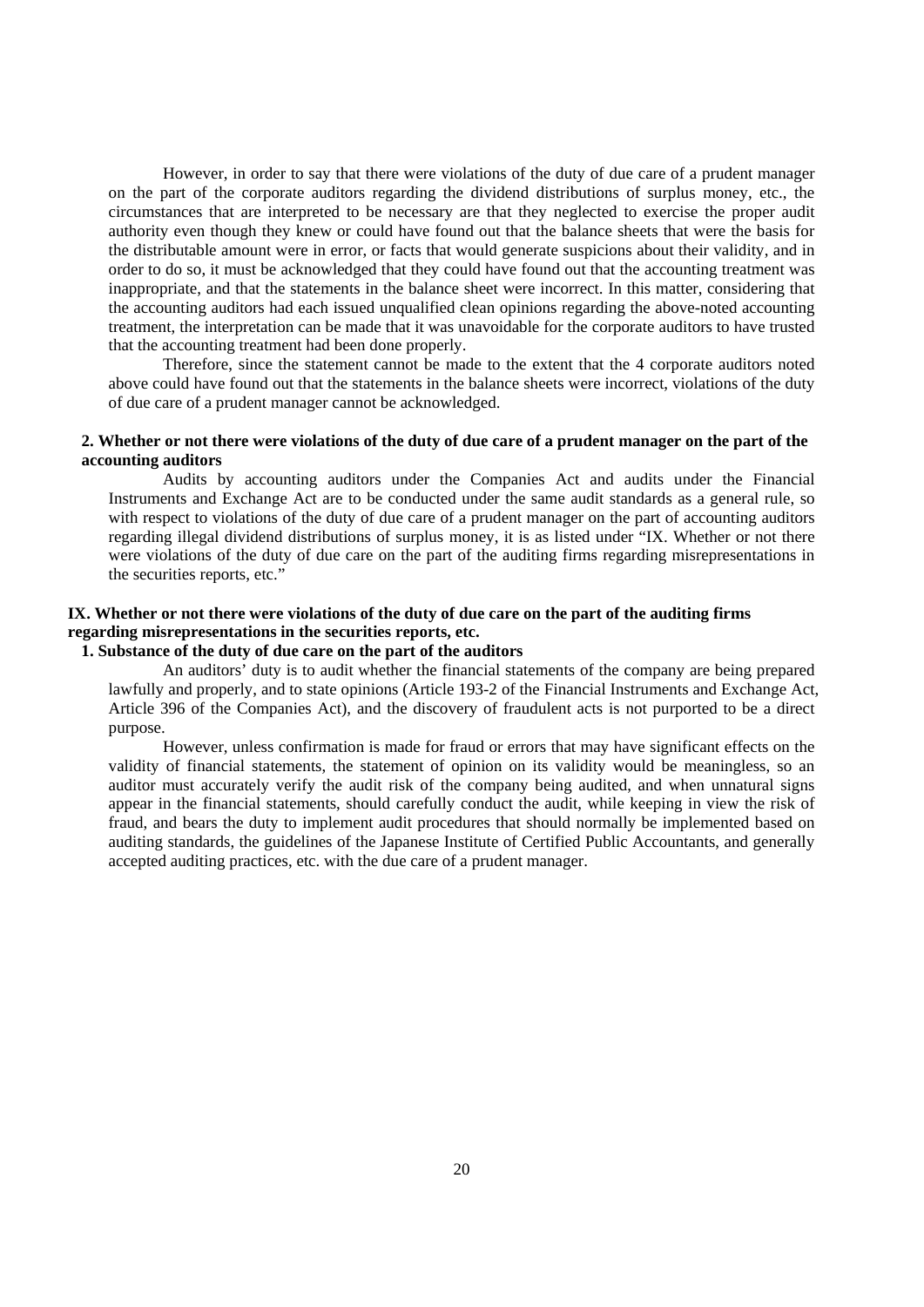## **2. Whether or not there were violations of the duty of due care of a prudent manager regarding the formulation and maintenance of the Loss Separation Scheme**

The Loss Separation Scheme adopted the methods of  $\mathbb O$  using Olympus' deposits, etc., at LGT Bank in Liechtenstein AG (hereinafter referred to as "LGT Bank"), Commerzbank International Trust (Singapore) Ltd. (hereinafter referred to as "Commerzbank"), and Societe General (hereinafter referred to as "SG Bank") to serve as collateral, and having each of these banks make loans to overseas Receiver Funds, etc., and  $\oslash$  Olympus investing in funds such as PS Global Investable Markets-O (hereinafter referred to as "GIM"), SG Bond Plus Fund (hereinafter referred to as "SG Bond"), and GCNVV, and making money flow from these Funds to the Receiver Funds etc. in the form of investments, loans, or bond loans.

KPMG AZSA LCC, which was Olympus' auditor at that time, was unable to find out the facts about the collaterals pledged on deposits, etc., because with respect to  $\mathbb{O}$ , in-house authorization procedures had not been followed on the fact that Olympus had collaterals pledged on its deposits, etc., and the agreements had been concealed as well, in addition to which the balance certificates obtained from each bank did not contain statements showing collaterals, etc. Also, with respect to  $\mathcal{Q}$ , it was unable to learn the facts about the outflow of capital to the Receiver Funds, etc. because the investment reports or balance certificates that were obtained from each fund did not contain statements of investments or loans made to the Receiver Funds, in addition to which there were no statements indicating the facts of the bond loans, etc.

It can be said that in each audit noted above by KPMG AZSA LLC, it implemented audit procedures that should normally be implemented, and violations of the duty of due care of a prudent manager cannot be acknowledged with respect to the fact that it could not discover the formulation and maintenance of the Loss Separation Scheme.

Note that KPMG AZSA LLC had come to the understanding there was no collateral from the balance certificates sent by each bank in its own letter forms that listed only the balance, and although it did not make further inquiries, examples of foreign financial institutions responding in their own letter forms cannot said to be rare, so it can be said that it was unavoidable to trust that it would be normal for financial institutions to include statements if collaterals had been pledged on the subject assets.

#### **3. Regarding the Execution of the Loss Settlement Scheme**

(1) Settlement of accounts for the fiscal year ending March 2007

With respect to the shares of the Three Domestic Companies that were acquired for a total of approximately 10.8 billion yen in March 2006 by GCNVV, which was included in Olympus' consolidated accounting at that time, Olympus recognized a total of approximately 8.6 billion yen as goodwill at the end of the half-year period ending September 2006 due to the change in accounting standards.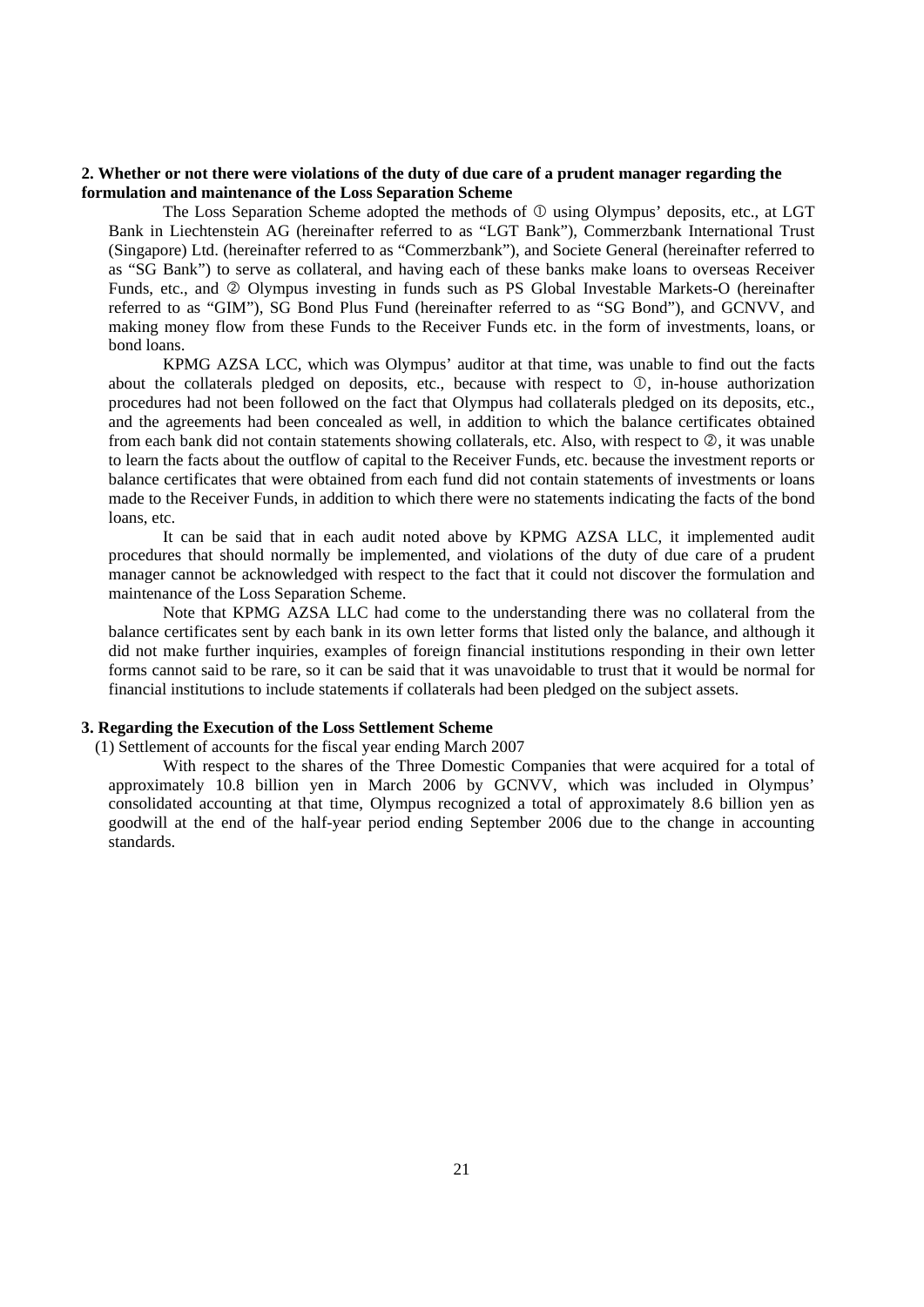It becomes an issue that KPMG AZSA LLC did not perceive the signs of fraud on this point and acknowledged the posting of said goodwill, but because Olympus' shareholdings in the Three Domestic Companies were small and the management control was weak, when considering facts such as that there were limits to document collection and other audits, that the acquisition of shares in the Three Domestic Companies was an investment in new businesses for Olympus in which the company's judgment would basically be respected regarding the feasibility of the business plans and the reasonableness of the investment judgment, and that KPMG AZSA LLC had conducted interviews with the departments in charge and audits of the progress management, etc., of the business plans, violations of the duty of due care of a prudent manager cannot be acknowledged on the part of KPMG AZSA LLC.

(2) Settlement of accounts for the fiscal year ending March 2008

A. Acquisition of shares in the Three Domestic Companies

Based on the resolution of the Board of Directors' meeting held on February 22, 2008, Olympus acquired shares in the Three Domestic Companies on March  $26<sup>th</sup>$  of the same year for a total of 47.1 billion yen. With the resulting increase in the shareholding ratio, they changed from being affiliated companies under the equity method into consolidated subsidiaries, and because of this, Olympus posted goodwill of 54.5 billion yen for the Three Domestic Companies in total.

KPMG AZSA LLC made confirmations of the business content of the Three Domestic Companies and the preconditions of their business plans and conducted visiting audits etc., and confirmed that there were no unreasonable points in the decision-making process nor in the purpose of investment and the decision process for the investment price, etc., after which it decided to trust them for the time being and to accept the posting of goodwill, considering the investment decision, including the price, as a business judgment item, and to carefully observe any subsequent divergence between the plan and the actual performance, and to have them recognize an impairment loss on the goodwill at an appropriate time. The statement cannot be made to the extent that such judgments on the part of KPMG AZSA LLC were unreasonable, and on this point, violations of the duty of due care cannot be acknowledged.

B. FA fee in connection with the Gyrus acquisition

Based on the Revised FA Agreement, Olympus granted to AXES stock options and Warrant Purchase Rights in Gyrus, while at the same time, it paid 12 million dollars as the cash portion of the completion fee on November 26 of the same year. Due to this, with respect to the completion fee of 12 million dollars and the valuation of 177 million dollars for the stock options (19.9 billion yen in total), it posted them as an investment suspense account in its non-consolidated settlement of accounts, and as goodwill in its consolidated settlement of accounts.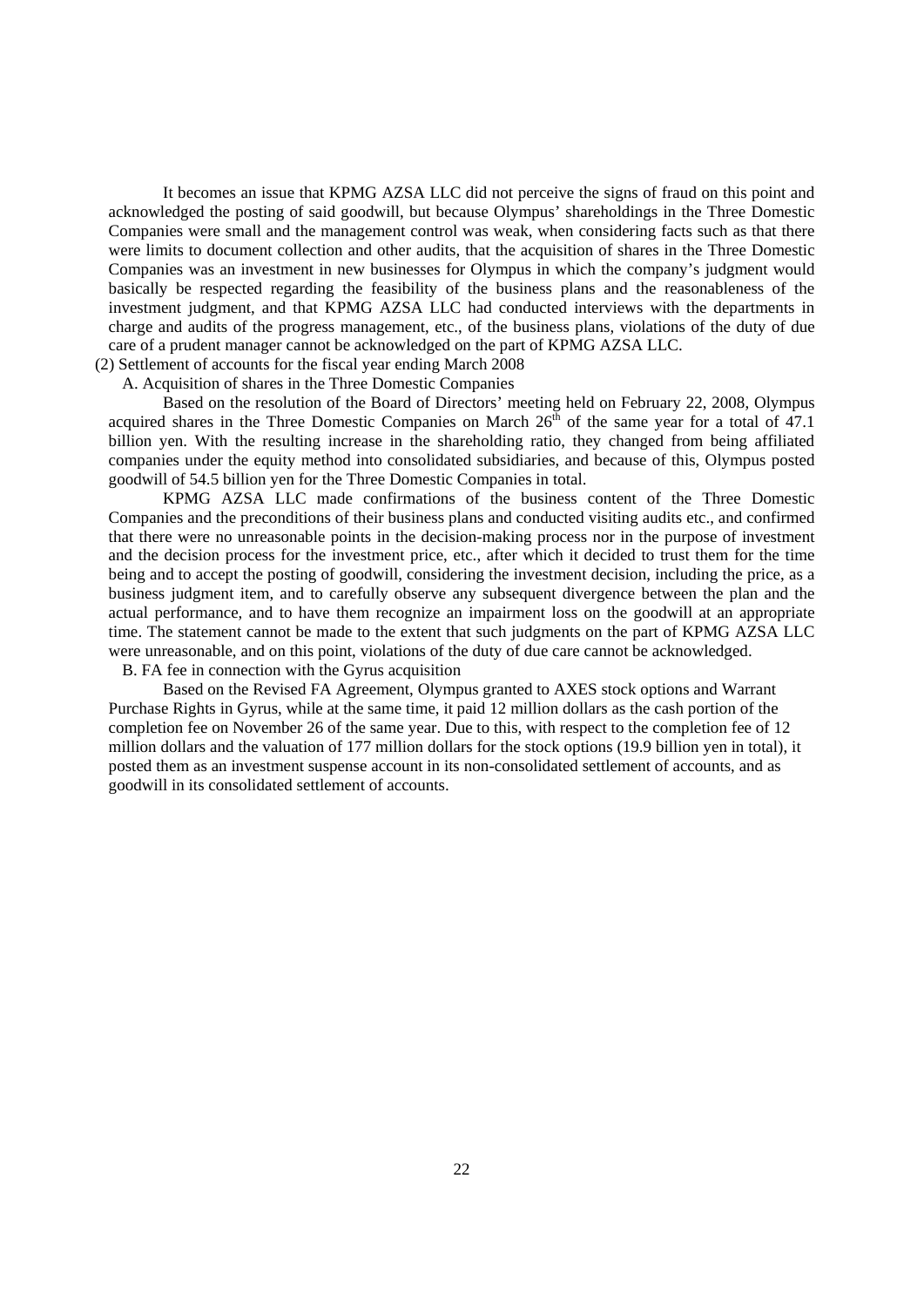Using option evaluation models, KPMG AZSA LLC confirmed the reasonableness of the price calculation results of the stock options calculated by Olympus. As a result, while the FA fee exceeded 5 percent of the acquisition price, it allowed the accounting treatment noted above because the agreement had originally contemplated that the strike price would be calculated based on the market price, and because it had not been able to obtain any impressions to form an opinion in terms of an audit at that stage with respect to the size of the acquisition fee amount, since the transaction amount of the acquisition, etc., including FA fee had not been finalized in the fiscal year ending March 2008 and was being given provisional treatment.

It cannot be said that the audit procedures and judgment noted above by KPMG AZSA LLC were unreasonable as an accounting audit, and violations of the duty of due care cannot be acknowledged. (3) Settlement of accounts for the fiscal year ending March 2009

A. Content of the execution of the Loss Settlement Scheme and the status of audit by KPMG AZSA LLC

Olympus' wholly-owned subsidiary, Olympus Finance Hong Kong Ltd., acquired shares in the Three Domestic Companies on April 26, 2008 for a total of 13.7 billion yen. Also, Olympus purchased from AXAM the Warrant Purchase Rights for 50 million dollars (5.3 billion yen) on September 30 of the same year, while it also issued to AXAM the Preferred Shares in Gyrus in place of the stock options.

Since the prices were abnormally high for both the acquisition of shares in the Three Domestic Companies and the FA fee in connection with the Gyrus acquisition, KPMG AZSA LLC conducted interviews of managers, requested an operational audit on the part of the corporate auditors, issued the Communication Letter, and obtained the 2009 Committee's Report and the Board of Corporate Auditors' Report, in addition to which it had the entire amount regarding the Three Domestic Companies, with the exception of the 4.8 billion yen for Altis, and the entire amount that exceeded 5 percent regarding the FA fee in connection with the Gyrus acquisition be recognized as an impairment loss, after which they issued the unqualified clean opinion.

B. Whether or not there were violations of the duty of due care

First, there are no points that can be acknowledged to be particularly unreasonable in having judged that the company's accounting treatment was proper, after having it recognize a one-time impairment loss of goodwill to proper levels.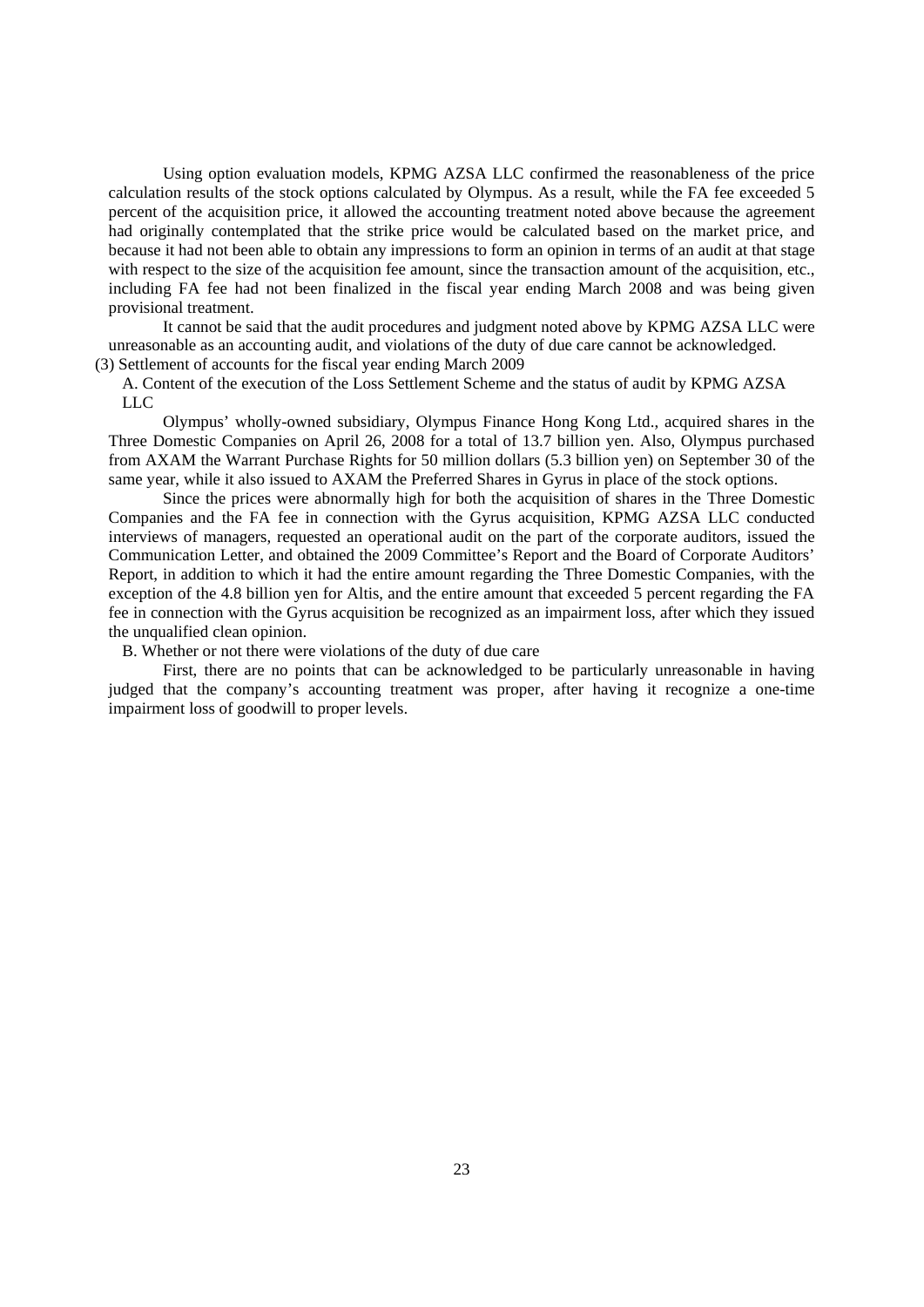Next, it is inferred that KPMG AZSA LLC became aware of signs of fraud regarding the purchase of the Three Domestic Companies and the FA fee in connection with the Gyrus acquisition, but the 2009 Committee was composed of an attorney-at-law and a certified public accountant who had no vested interest in Olympus, and there were no outward circumstances that would make one suspect the fairness of the content of the opinion. Also, when KPMG AZSA LLC met with the 2009 Committee, they urged considerations regarding the necessity for a re-investigation, but nevertheless, circumstances can be acknowledged that neither the 2009 Committee nor the corporate auditors expressed any particular intention to do so.

Under such circumstances, notwithstanding that the 2009 Committee, who were independent experts, and the corporate auditors, whose duty was to audit illegalities, had reached the legal decision that there were no illegal acts on the part of the directors, if KPMG AZSA LLC were not to issue an opinion on the basis that such decision was unreasonable, or if it were to issue a qualified clean opinion, as a result, it would bear the risk of being pursued in its liability for non-performance of duties by Olympus, and in some cases, be pursued in its liability by shareholders and stakeholders as well. However, the interpretation cannot be made that the law has expectations to the extent that it requires the discovery of fraudulent or illegal acts to an extent in which such risks are borne by auditing firms, whose duty is to conduct accounting audits.

Therefore, violations of the duty of due care cannot be acknowledged on the part of KPMG AZSA LLC in having issued an unqualified clean opinion regarding the settlement of accounts for the fiscal year ending March 2009.

Note that KPMG AZSA LLC alluded to a notification based on Article 193-3 of the Financial Instruments and Exchange Act in the process of its auditing procedures, but since Olympus had subsequently decided to properly recognize a one-time impairment loss of goodwill, and the risks of having a material impact in securing the appropriateness of the financial statements were significantly reduced, and since the interpretation can be made that there is no requirement under the law to the extent in which an auditor, which is not a legal expert, should determine that there was fraud and make a notification based on said Article regardless of the fact that a legal expert who had no vested interest in Olympus had made the judgment that it was legal, from the above, violations of the duty of due care cannot be acknowledged with respect to not having actually made a notification based on said Article. (4) Settlement of accounts for the fiscal year ending March 2010

Based on the Purchase Resolution, Olympus acquired the Preferred Shares for 62 billion yen, and posted goodwill of 41.2 billion yen at the end of the fiscal year ending March 2010. On this point, at the end of the fiscal year ending March 2009, KPMG AZSA LLC had Olympus recognize an impairment loss of goodwill in the amount of 15.5 billion yen that exceeded 5 percent of the acquisition price set forth in the Revised FA Agreement based on the understanding that the Preferred Shares were part of the FA fee in connection with the Gyrus acquisition; nevertheless, Ernst & Young ShinNihon LLC acknowledged the posting of goodwill of as much as 41.2 billion yen, and the issue becomes  $\mathbb O$  whether or not the succession was handled properly, and  $\oslash$  whether or not there were any problems in Ernst & Young ShinNihon LLC allowing the posting of goodwill while it remained unaware of an anomaly in the transaction regarding the purchase of the Preferred Shares.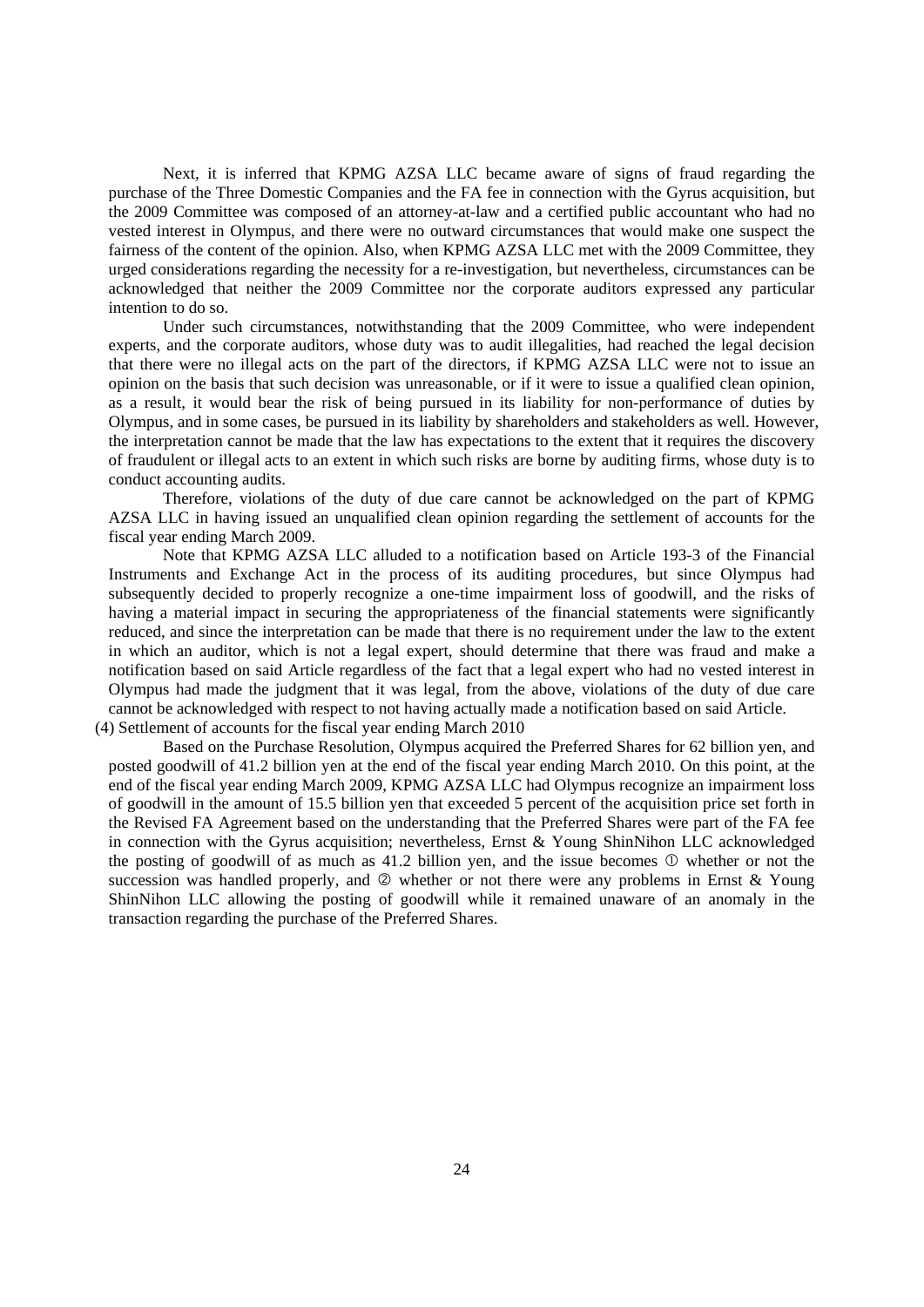A. Whether the succession was handled properly

First, the succession between KPMG AZSA LLC and Ernst & Young ShinNihon LLC was handled in accordance with the Auditing Standards Committee Statement Number 33, "Change of Auditors." KPMG AZSA LCC refused to make an explanation or to disclose documents regarding the valuation of the Preferred Shares or the reasonableness of the purchase amount, but on this point as well, it cannot be said to have been inappropriate because the interpretation can be made that they fall under items regarding "the decision process in forming a final opinion," which are stated to be exempt from succession under Paragraph 16 of said Statement, so it cannot be said that there were violations of the duty of due care regarding the succession.

B. Whether there were any problems in Ernst & Young ShinNihon LLC allowing the posting of goodwill while it remained unaware of an anomaly in the transaction regarding the purchase of the Preferred Shares

Regarding the background leading to the issuance of the Preferred Shares, it had at least received an explanation from Mori that the necessity to turn Gyrus into a wholly-owned subsidiary had arisen due to circumstances on Olympus' side, and that they were issued as consideration for having AXAM give up any capital gains due to the re-listing of Gyrus, for which the statement cannot be made to the extent that it was unnatural, and additionally, opinions had been issued in the 2009 Committee's Report and in the Board of Corporate Auditors' Report that there were no illegalities regarding the procedures for its issuance, and based on this, KPMG AZSA LLC had also issued an unqualified clean opinion; from this, it can be said that it was unavoidable that it did not recognize an anomaly in the transaction regarding the issuance of the Preferred Shares.

Also, while the decision for the purchase of shares falls under items of business judgment including the decision on its price, there are no procedural problems that can be acknowledged, in addition to which, since Ernst & Young ShinNihon LLC had perceived the value of the Preferred Shares to be nearly 60 billion yen from the beginning, it did not perceive the acquisition amount to the extent of being an abnormally high amount, and the statement cannot be made to the extent that it was unreasonable for it to have perceived that the matter fell under business judgment as an amount that was decided through negotiations with a third party. Moreover, unlike corporate auditors, whose duty is to audit illegalities, auditors have the duty to conduct accounting audits, so the statement cannot be made to the extent that there were careless errors with respect to the fact that Ernst & Young ShinNihon LLC did not perceive the Purchase Resolution to be an unreasonable one that deviated from business judgment.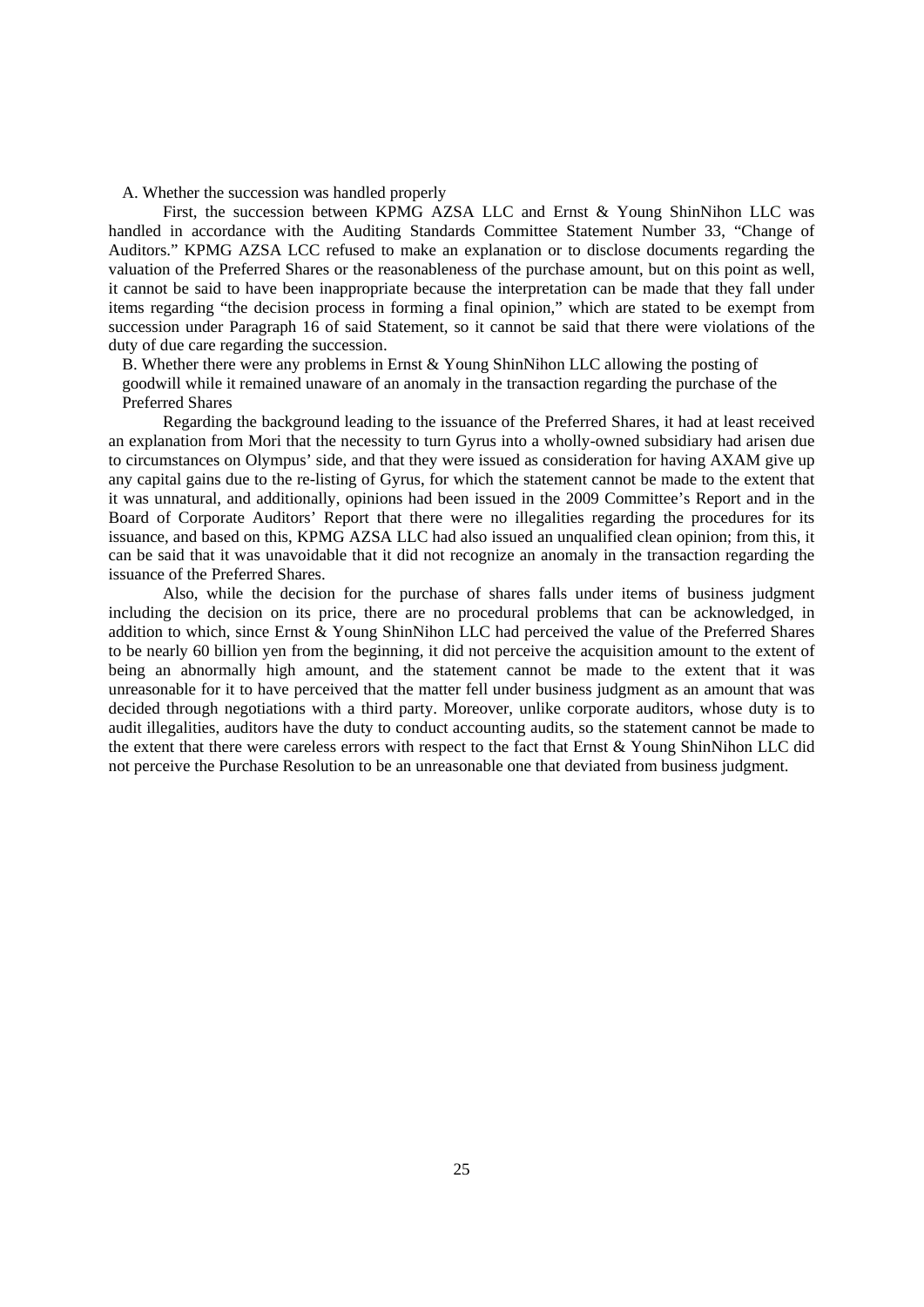With respect to the fact that it had newly allowed the posting of 41.2 billion yen in goodwill that accompanied the purchase of the Preferred Shares as well, that it acknowledged the posting of goodwill within the range of the excess earning power in Olympus' surgical business through the Gyrus acquisition cannot be said to be unreasonable in terms of an accounting treatment.

Therefore, with respect to Ernst & Young ShinNihon LLC having acknowledged the posting of goodwill of 41.2 billion yen, which is an amount corresponding to consideration for the acquisition, without having recognized an anomaly in the transaction of the purchase of the Preferred Shares, violations of the duty of due care cannot be acknowledged on the part of Ernst & Young ShinNihon LLC.

## **X. Regarding the liability of the executive officers**

While executive officers have the duty of good faith as employees, regarding the Series of Problems, no fraudulent or inappropriate actions in the performance of duties could be acknowledged in any of them.

## **XI. Violations of the duty of due care of a prudent manager, etc. on the part of the corporate auditors and damages**

#### **1. Damages due to actions by Ota (maintenance of the Loss Separation Scheme)**

Olympus maintained the State of Loss Separation through actions such as receiving money from banks by pledging its assets as third party collateral and injecting them into the Receiver Funds, or receiving investments into the Exposed Funds (GIM, SG Bond, GCNVV) and injecting them into the Receiver Funds; during that time, interest was paid to banks, and fund management fees were paid to managers of the Exposed Funds and Pass-Through Funds.

The following money that was generated as the Interest and the Fund Management Fees during the period from July 2001 (Heisei 13), when Ota was appointed as a corporate auditor, until June 2004 (Heisei 16), when he resigned, can be acknowledged to be the damages with legally sufficient cause due to his violations of the duty of due care of a prudent manager.

# (1) The Interest

Total interest of 1,133,022,033 yen to LGT Bank, Commerzbank and SC Bank.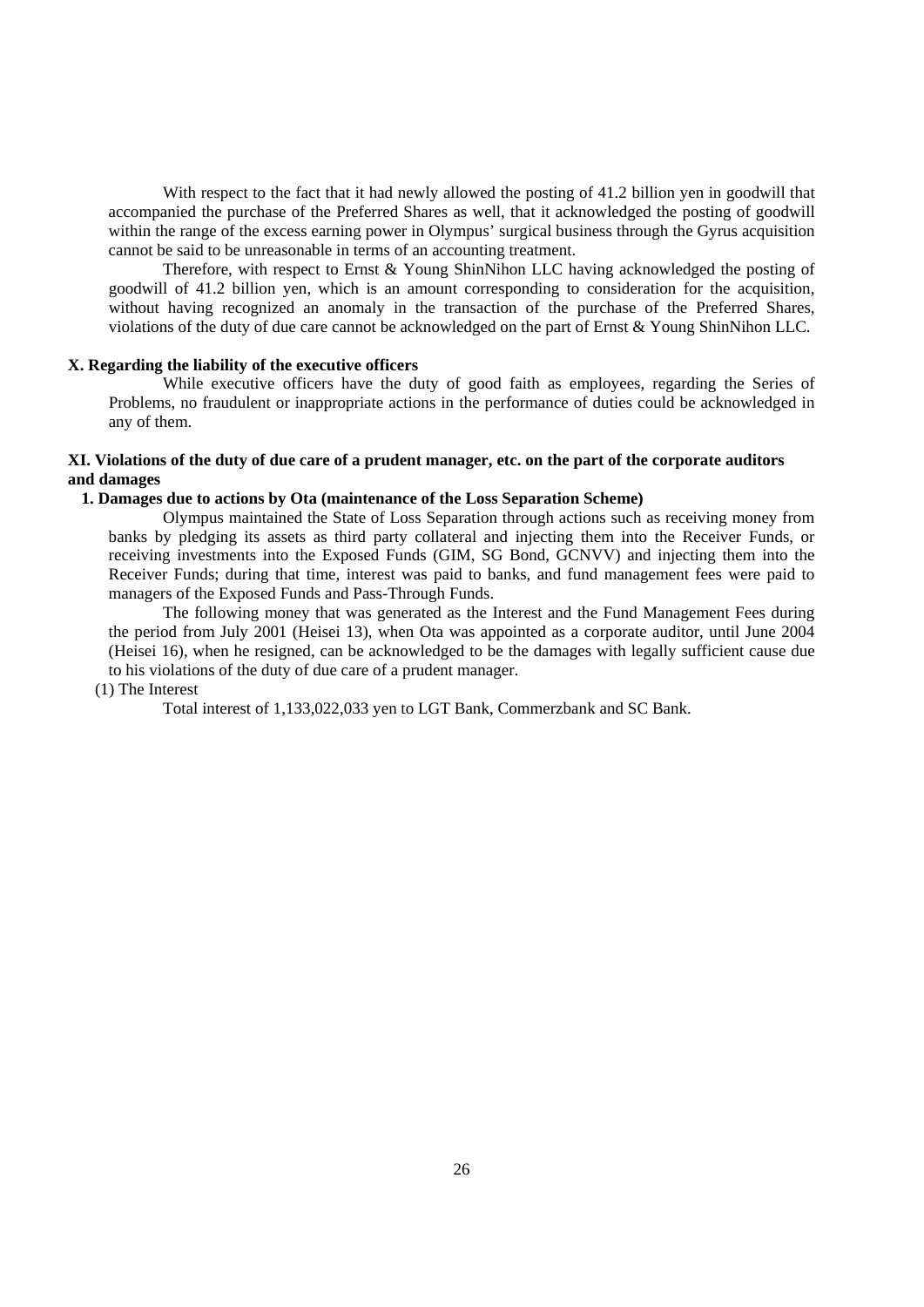(2) The Fund Management Fees, etc.

A. Management fees for GIM and SG Bond

Total 1,720,585,466 yen.

B. Management fee for NEO

The management fee of 217,018,524 yen, which corresponds to 194/295, the ratio of funds that was injected into Quick Progress Co., Ltd. (hereinafter referred to as "QP") out of the money held by NEO Strategic Venture, L.P. (hereinafter referred to as "NEO").

C. The loss separation portion of the GCNVV management fee, etc.

The management fee of 654,935,147 yen, which corresponds to 240/350, the ratio of funds that was injected into QP out of the investment in GCNVV.

(3) Total damages due to actions by Ota

Total 3,725,561,170 yen.

## **2. Damages due to actions by Imai, Komatsu, Shimada, and Nakamura (Loss Separation Settlement Scheme)**

In the settlement, etc., of the State of Loss Separation, fees were paid as below to outside collaborators (persons in charge at banks and managers of Pass-Through Funds), etc., in the Loss Separation and its settlement, but these were not made to flow back to Olympus, and damages have been generated at least in said amounts.

(1) Damages from payments made in the name of the money to purchase additional shares in the Three Domestic Companies

- 1,259,250,000 yen that was paid in September 2008 from Neo to Gurdon Overseas S.A (the fund in which the outside collaborator Gerhard Walch (hereinafter referred to as "Walch") was involved).
- 950,000,000 yen that was paid in December 2008 from TEAO Limited to Nayland Overseas S.A (the fund in which the outside collaborator Walch was involved).

Total 2,209,250,000 yen.

(2) Damages from payments made to AXAM in the name of the money to purchase Gyrus' Preferred Shares

- 1,080,066,963 yen that was paid in April 2010 from GPA Investments Ltd. to the outside collaborator, Akio Nakagawa.
- 1,367,442,825 yen that was paid in June 2010 from Easterside Investments Limited to the outside collaborator, Chan.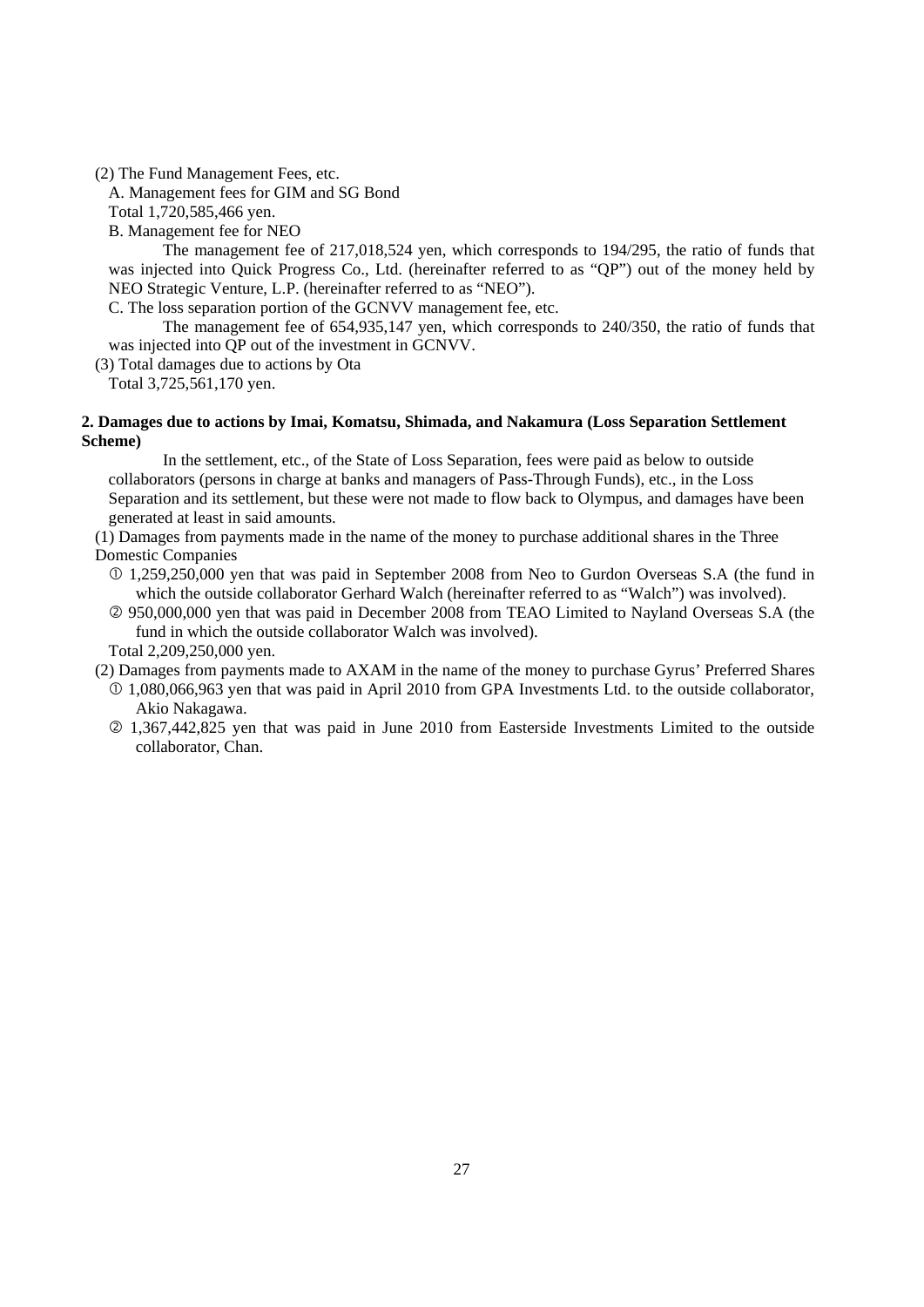Total 2,447,509,788 yen.

(3) Total damages due to the actions of Imai, Komatsu, Shimada, and Nakamura Total 4,656,759,788 yen (joint-and-several liability).

End